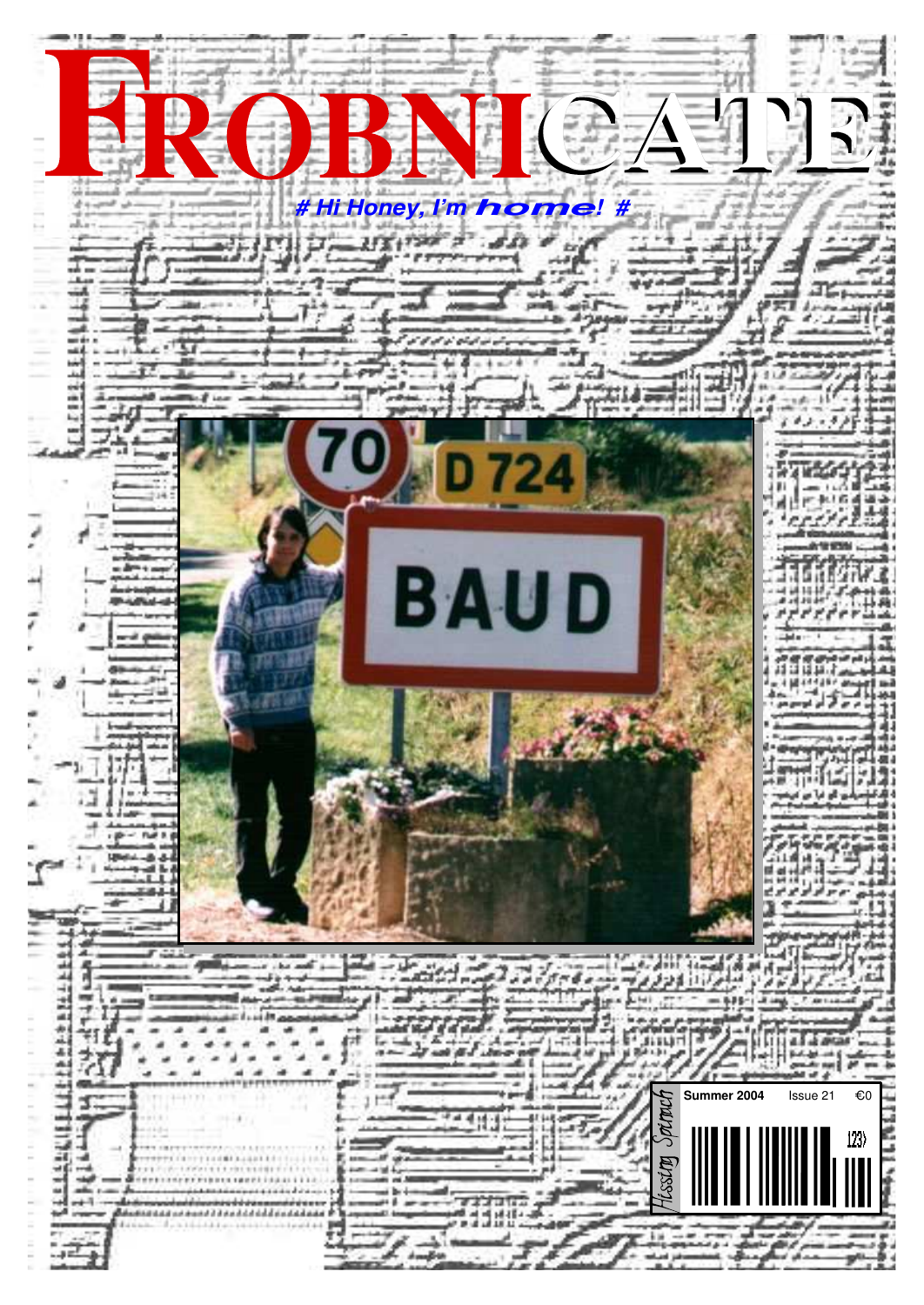Index: [#21, 2004/06/15 22:25 CET ]

|  |  |  | Page 2 Index                                                        |
|--|--|--|---------------------------------------------------------------------|
|  |  |  | Page 3 Editor's Notes                                               |
|  |  |  | Page 5 More on 'decoding'                                           |
|  |  |  | Page 7 Life in France                                               |
|  |  |  | Page $8 \cdot \cdot \cdot$ . Playing with I <sup>2</sup> C (part 2) |
|  |  |  | Page 11 Qu'est-ce que c'est, ça?                                    |
|  |  |  | Page 12 Politics (in Frobnicate)                                    |
|  |  |  | Page 14b The Frobnicate Quiz                                        |
|  |  |  | Page 15 Reader Survey                                               |
|  |  |  | Page 18 Sky Digibox                                                 |
|  |  |  | Page 20 Et pourquoi pas?                                            |
|  |  |  | Page 21 The RISC OS Wars (Petty Bickering and How do YOU feel?)     |
|  |  |  | Page 23r Spotlight                                                  |
|  |  |  | Page 24 The wrap party                                              |

### Credits:

Designed, written, and created by Richard Murray. Images that are not my own have attribution.

#### **a. You may print this document provided it is unaltered.**

- **b. This document may be freely distributed in an unaltered form.**
- (if you wish to convert this document to a different format, please contact me *first*) **c. You may not charge any fee for passing on copies of this document (in electronic or printed form)** *except* **for "reasonable" media/printing/postage fees** (which total no more than 5 euro; approximately £3.50 sterling or \$6.40 US dollars)**. Please note that nobody is 'authorised' to provide printed versions of Frobnicate, so obviously we are unable to control the quality of any such prints made.** Frobnicate incorporates colour images/logos. Don't settle for black & white unless it's *very* cheap!
- **d. The contents of this document are Copyright © 2004 Rick Murray, unless otherwise noted. e. All reasonable care is taken in the production of this document, but we will not be legally liable**
- **for errors, or any loss arising from those errors. As this document may be of a technical nature, do not do anything you are unsure of. Reliance is placed in the contents of this document at the readers' own risk.**
- **f. You may quote sections of this document for review purposes as is provided by European law. There is no requirement to ask for permission first, though it would be nice if you did in case I may be of assistance to you. This does** *not* **permit the reproduction of entire articles. g. This document, and any legal issue relating to it, is governed by European law.**
- 

The Frobnicate website − where you can also find the previous 20 issues... **http://www.heyrick.co.uk/frobnicate/**



A Hissing Spinach production © 2004 Rick Murray

**Keep in touch!** *heyrick@bushinternet.com*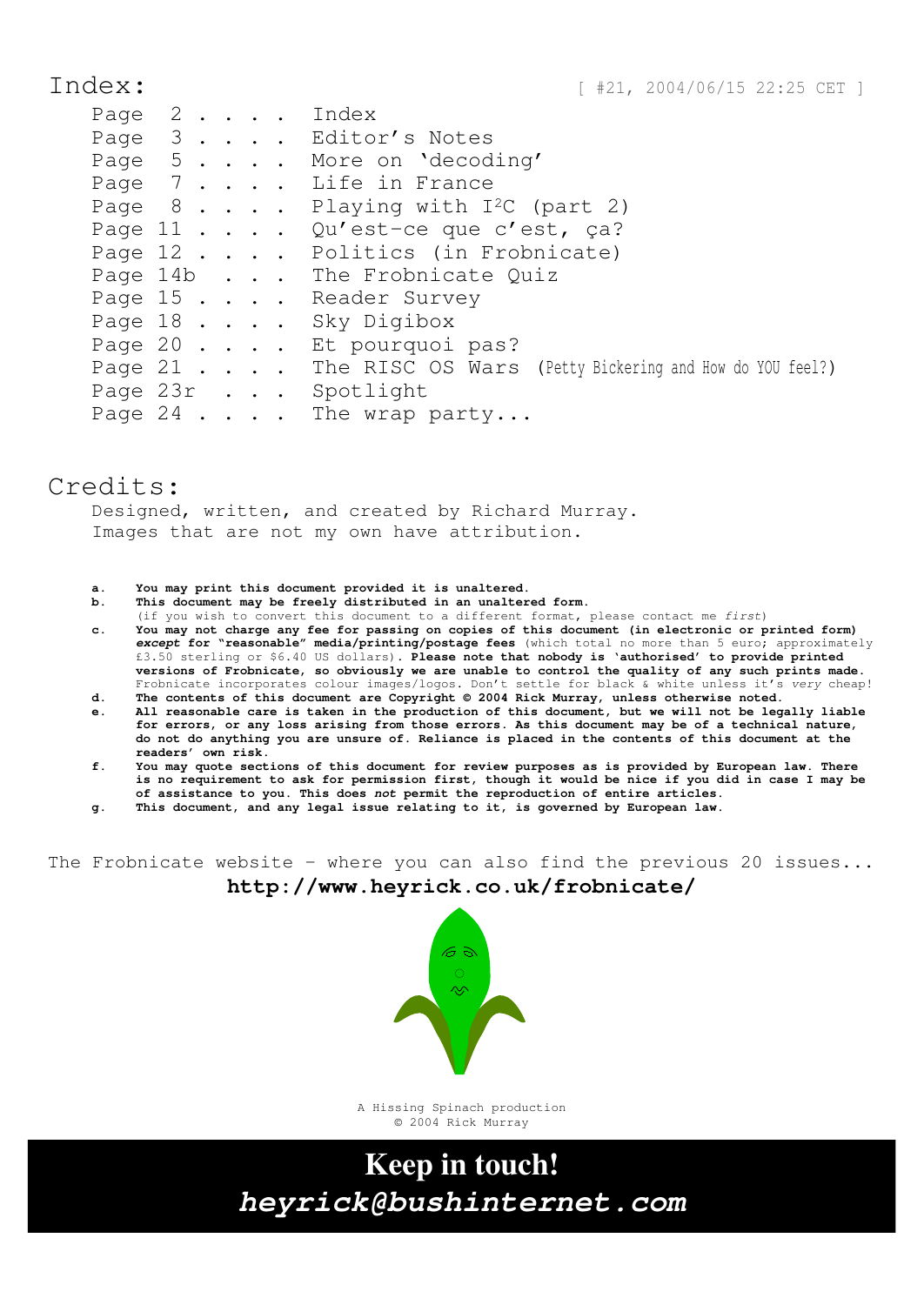

#### Well,

as they might say, in for twenty issues...might as well me in for twenty one! Now that *Frobnicate* is twenty one, it can vote/drive/drink/have sex legally in all of the various American states, unless they've messed with the age limits again.

This issue of *Frobnicate* is much smaller than issue twenty. For one thing, I don't have five years to catch up on (!). Perhaps if I make a larger number of smaller issues...? Who knows? One thing's *fer sher* and that's that the file size will be smaller.  $:-)$ 

*DESKLIB 2.30 [RM/32] has been withdrawn.* It appears, at a cursory glance, that Peter Naulls' version of DeskLib is sufficiently similar to mine to be a suitable replacement. This whole thing came about, basically, because I got Desk and DeskLib versions mixed up. I'm an ass. Okay, next... Anyway, I will keep my DeskLib available for those who want a more-or-less exact copy of v2.30. For people who'd like more, visit *http://www.chocky.org/* and download the 'official' 32bit version of DeskLib.

I am *sure* to get some email regarding the first article in this issue, so if you are planning to ask "why?", then I'll save you the bother. Recent studies show that the most searched for things on-line are pornographic content, and the on-line sexy image sites are apparently doing quite-well-thank-you-ma'am. Couple this with the most recent *Frobnicate* survey (now about six years old!) that shows the readership to be mostly males aged between 16 and 40... So maybe the article is like a public service?  $:-$ ) As for the question of showing how to access content for which you are expected to pay, come on people. They *really* can do much better than the pathetically lame implementation that is on the CD-ROM in question. Anyway, if you called up "credit hard handy" (doesn't that lend itself to being a sleazy character in a cheap porno?) then no doubt your purchase of this would be registered on some sort of "this guy is a perv" database, so public service #2.

As for the content itself... Oh *my* God! How a nice-looking girl would want to have... *that*... done to her, and somebody photographing it, is beyond my comprehension. Maybe these pictures should be shown to schoolgirls to put them off the idea of ever wanting to have sex, public service #3?



On the left is one of the less potentially offensive pictures. For one thing, she is still wearing her underwear (I've seen people wear less to the beach) and for another she looks like she is having a bad reaction to a last night's curry. I wonder if she has any concept of how daft she looks, kneeling and waggling her non-naked butt in the air!?!

The promised article about setting up a Digibox in France is shorter than planned. If you are interested in

using a digibox to receive channels from 19.2°E (the home of the old analogue service) then you may find *http://www.heyrick.co.uk/ricksworld/digibox/* interesting. This is *not* SkyDigital, you'll need to turn your dish towards 28.2°E for that. The principles are pretty much the same a those given for SkyDigital... Here you can see a bizarre game show on *Rai Uno*, the only Italian channel available on the 19.2°E service... The other reason, sadly, is my box appears to be inflicted with some sort of fault (or Bad Attitude) where the box either works, or refuses to acknowledge the existence of the Astra bird(s) at  $28.2^{\circ}E!$  : - (



So, if anybody has a spare (*any* type, *any* condition, but working (!)) Digibox kicking around, I'd be *very* grateful for it.

My thanks to Drobe ( http://www.drobe.co.uk/ ) for a nice and objective review. They found faults in issue #20, which is good as I believe we can improve by recognising our past screw-ups (but not too many please, there's a fragile ego at stake here too!). Two of their main comments are answered on page #12 so I'll say no more about *that* here, 'cept to say "thanks guys".

Actually, Drobe, I think your review failed to mention *Ovation*. It's a very good desktop publishing package... :-)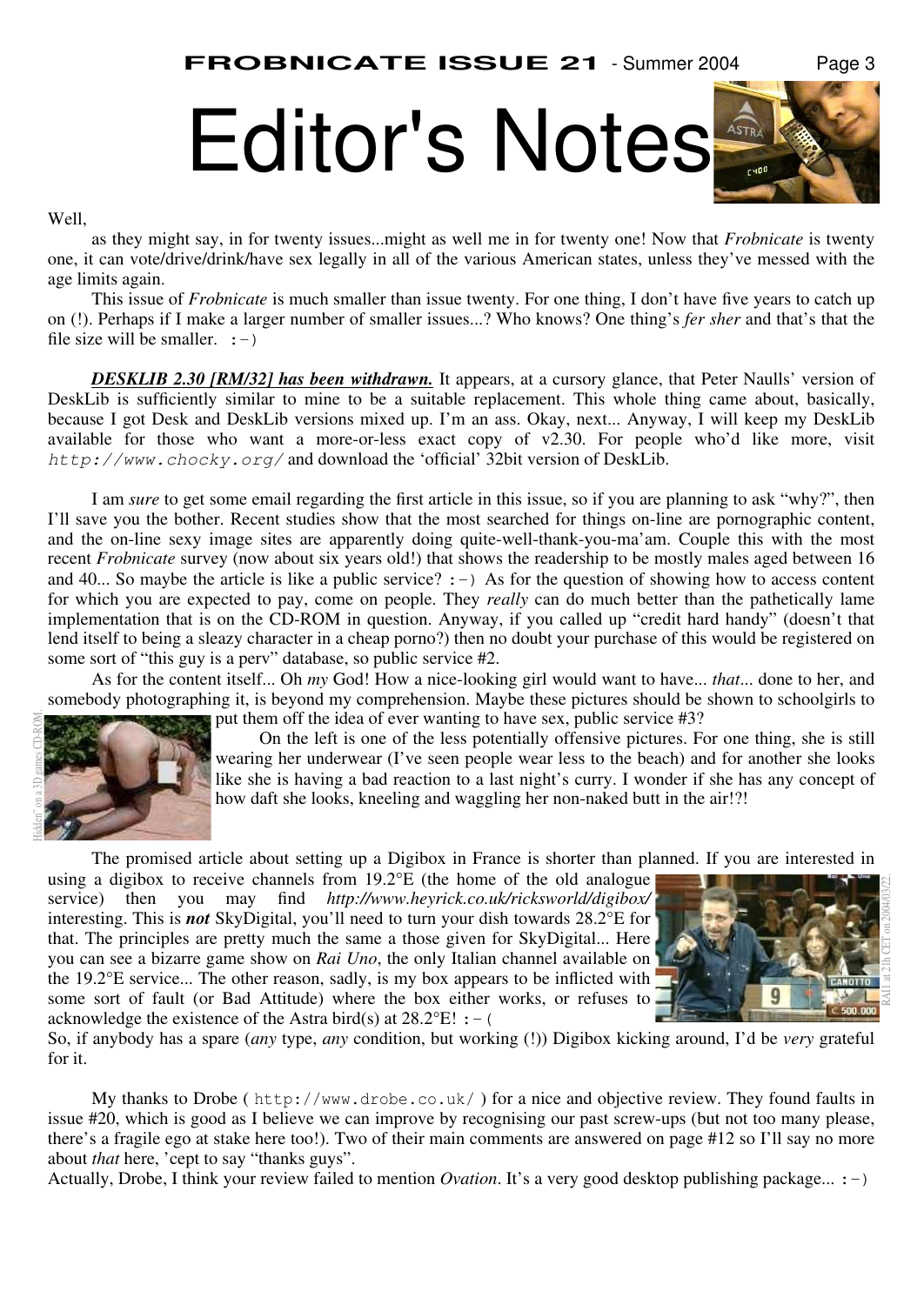I must also put out a special mention to the Drobe subscriber that wrote the comment:

*What utter diatribe. Somone buy this boy a set of sanity pants.*

Hehe... That must surely rate as my best review yet. It is short, to the point, and contains exactly one spelling mistake for twelve words. Ah well, I'm a Metric kinda guy. Those pounds, shillings, and bushels never made any sense to me...

I'm not exactly sure what "sanity pants" are supposed to be. I don't remember seeing them in M&S, however if they can make the world all better than please send me some right away!

I'd just like to take a moment to say "Hello" to Ewen C. **Hello!**

Some have asked me why Frobnicate includes code for a PC? Well, the answer is two-fold. Firstly, there is no real point (except academic exercise) to bother making I2C for a RISC OS machine − RISC OS supports the protocol itself and in hardware. It doesn't hurt to implement the code for a PC as it is pretty simple to change the actual interface calls to, say, Parallel\_Op calls. The C stays the pretty much same. It may also be useful to those of you with teletext hardware and a PC...

Also, I think that we in the RISC OS scene must duly acknowledge the "opposition". I'm not going to jump up and down and say RISC OS is the best operating system *ever*. I like it a lot, it is simple and to the point. The Filer knocks the spots off of the lame Windows "Save" dialogues. I think RISC OS has developed in a totally different direction to Windows. This, Frobnicate, file is *IDEFS::Anya.\$.Apps.DTP.Documents.f\_21.Frob\_21* but I can also call it *IDEFS::0.\$.Apps.DTP.Doc...etc...* or *DTPdocs:f\_21.Frob\_21* as well as various other even more contrived things such as *<OvationPro\$Dir>.^.^.Documents.f\_21.Frob\_21*.

Windows, on the other hand, is reducing things to "*My Documents*" within "*My Computer*". This may be useful for people like my mother, who I doubt would ever understand nuances of the RISC OS filer. For me? I prefer the RISC OS way. I *like* RISC OS.

We do, once in a while, need to see the rest of the world to see why RISC OS works. Shall I criticise XP? The scroll bars are *better* but not quite right yet. The drag'n'drop is still a little iffy though thankfully it works okay with Nero. The standard XP on-screen font is *still* not anti-aliased. I don't think you can ever really make Arial look good, but seeing it on XP looking like the old VDU font... it tickles me.

The library computer is a seriously zippy machine, yet MSIE takes noticeable *seconds* to respond to my mouse clicks. Also the stupid thing when you "Open target in new window" doesn't blank the window when it opens it, it blanks it when data arrives.

Now a slag-off on our side of the fence. Acorn had the good sense to go the PS/2 route for keyboards. Why, though, did they persist with the quadrature mouse instead of the PS/2 protocol? Those wheel-scrolly mice are dead cool. I *so* wish RISC OS did that!

On the other hand − you know how you can click Select on the scroll-bar and scroll the document up and down (or left and right if the bottom bar)? Well something you might not know is if you hold Adjust, you can scroll in both dimensions at the same time. Very useful.

Finally, an emailed comment that was so nice to receive. *Hi Rick,*

> *Just wanted to say thanks so much for bringing back one of the great things about the RISC OS scene, something I thought had died an unfortunate death. I downloaded all the previous Frobnicate issues years ago, so I could have a permanent archive when the inevitable www.heyrick.co.uk/ not found error occurred. But it never happened! Heyrick remained live, the website updated every so often. AND THEN! Check the news on Iconbar and a quick double take.. surely I didn't see the word "frobnicate"?! YES!*

> *Anyway, thanks again. Just wanted to let you know that I'm another member of your loyal readership, so pleased to see frob return.*

That is the sort of message that makes it all seem worthwhile. When I asked permission to reproduce this message, Stephen (the author) asked if I could refer to him by his  $\#r \text{ is cos}$  pseudonym "Ginger1". He says that it is more meaningful to people in the RISC OS world.

I presume he means IRC − that little slice of on-life life more-or-less passed me by. When I tried in 2002, all the IRC servers were 'closed'. Maybe somebody could write an article on accessing IRC?

Thank you Stephen, and thank you to *all* of my readers, wherever you are. 2004/05/11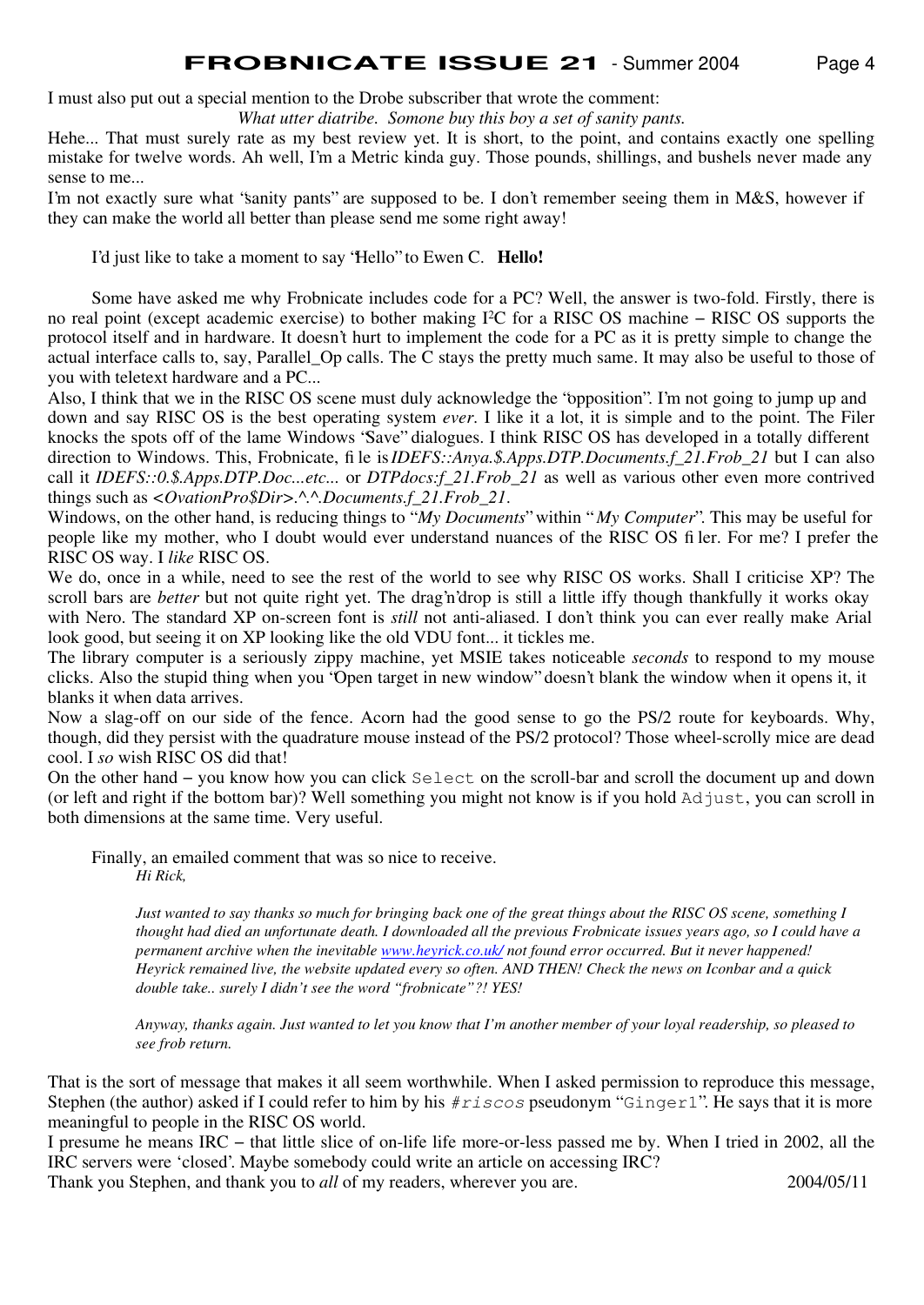# More on 'decoding'

In the last issue I discussed several encoding methods in the article "*Software protection*". Now, we shall look at simple data encodings.

I was browsing a selection of CD-ROMs from the cover of a French magazine, mainly by dragging stuff into *Edit* and looking at it. I came across...



So on this "cédérom" were a collection of images which would be somehow 'scrambled'. The phone and access numbers are fake, by the way.

Here is an exercise in pitifully weak scrambling systems. The images are JPEG, the file extension says so. So let's find one and view the first 32 bytes. Z}ZE¥µïãì㥤§¥¥¥¥¥¥¥Ze¥´-§¥¦¥¦¤~

#### Can you see it?

JPEG images begin with 'yoya'' (actually " $\ddot{\gamma} \emptyset \ddot{\gamma} \dot{\alpha}$ "), then there are two bytes, and then "JFIF". In the snippet about, we have  $Z$ } $ZE$  and the  $Z$  would match the umlauted 'y' in the "yoya" word, and then the "iaia" which would match to "JFIF".

It appears therefore that these files are encoded with a simple EOR method. To find the key, we'd use:

PRINT ASC(" $\ddot{y}$ ") - ASC("Z")

The result of this is 165.

We can test our concept by picking a random image and writing up some code to turn it into what we should see as a regular JPEG...

in\$ = <input filename goes here> out\$ = <output filename goes here>

```
i = OPENIN(in$)
o% = OPENOUT(out$)
```
REPEAT BPUT#o%, (BGET#i% EOR 165) UNTIL EOF#i%

CLOSE#i% CLOSE#o%

SYS "OS\_File", 18, out\$, &C85

I think the most *depressing* thing is that this actually works! How *lame* can they get? Having said that, PC users won't be used to simply dropping to BASIC to do little things like this...

She's quite cute, and looks a little bit like that



weather forecaster; trust me, what I cut out is *extremely* gross.

It does prove, however, that the principle works, and from this we can construct a

very simple program to run in a Taskwindow to descramble (if, indeed, this pathetic simplicity can even be called 'scrambling') the images.

Here's the code...

```
ON ERROR PRINT REPORT$+" at "+STR$(ERL): END
DIM b% 256
from$ = "CDFS::CD3.$.CD3.IDCODE"
dest$ = "IDEFS::Anya.$.frob21example"
PROCscan(from$)
END
```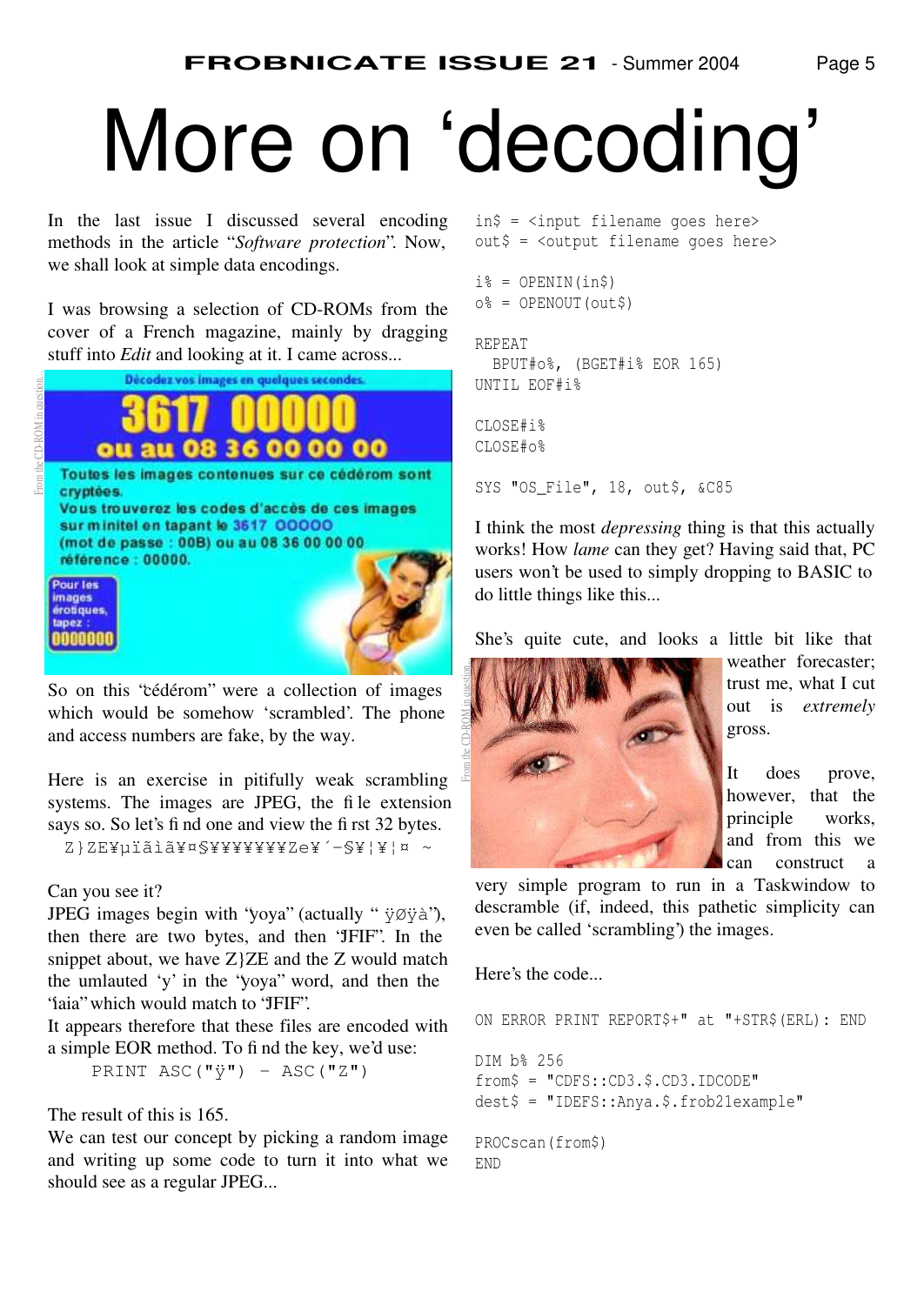DEFPROCscan(d\$) LOCAL c%, r%, o%, f% REPEAT SYS "OS GBPB", 10, d\$, b%, 1, c%, 256, 0 TO ,,, r%, c% IF r%<>0 THEN  $o_{8} = b_{8}!16$  $n\$  = FNstr(b\ + 20) IF  $o^s = 1$  THEN PRINT "Decoding file : "+n\$  $f$ %=OPENIN(d\$+"."+n\$) PROCprocess(d\$, n\$) CLOSE#f%  $f\% = 0$  ENDIF IF  $o$  = 2 THEN PRINT '"Scanning directory: "+n\$ PRINT STRING\$(LEN( $n$ \$)+20, "=")' SYS "XOS\_CLI", "%CDir "+dest\$+"."+n\$ PROCscan(d\$+"."+n\$) ENDIF ENDIF UNTIL c%=-1 ENDPROC DEFFNstr(pointer%) LOCAL out\$  $out.S = "$  WHILE ?pointer% >= 32 out\$ += CHR\$(?pointer%) pointer% += 1 ENDWHILE  $=$ out $\beta$ DEFPROCprocess(di\$, ni\$) LOCAL op%  $op_{\sigma}^s = OPENOUT$  (dest\$+ (MID\$(di\$, LEN(from\$)+1))+"."+ni\$) REPEAT BPUT#op%, (BGET#f% EOR 165) UNTIL EOF#f% CLOSE#op% SYS "OS\_File", 18, dest\$+(MID\$(di\$, LEN(from\$)+1))+"."+ni\$, &C85 ENDPROC

That is the program! Basically we scan the directory structure and convert every file we encounter. This means that the Windows executable will be 'descrambled' and typed as a JPEG; but we didn't need it anyway...

There are a number of possible improvements to the program. The main one for speed would be to allocate a variable buffer, and then chunk-load the file. Step through it byte by byte doing the decode, then chunk-save it to disc.

Obviously, BASIC does not have the luxuries of *free()* and *malloc()* so an alternative could be a two-pass system. We scan the entire directory structure one time *first* to to see what the largest size file is, and we can safely allocate 'so' much, then re-scan and process.

Another speed-saving idea would be to round the necessary buffer size *up* to the next word boundary, and then write a small piece of assembler to perform the decode. From the top of my head, this could be:

```
; R0 (A%) is start of buffer
; R1 (B%) is extent of buffer
; R2 is used internally to hold the data
; R3 is used internally to hold the EOR key
  LDR R3, eor_key
.eor_loop
  LDR R2, [R0]
  EOR R2, R2, R3
  STR R2, [R0], #4
  CMP R0, R1
  BLT eor_loop
  MOV PC, R14
.eor_key
  DCD &A5A5A5A5
```
Again, I wish to re-iterate that the assembler above has just been written off of the top of my head and it *may* be buggy. I hope not, I'd like to think I can write at least eight statements without screwing something up...  $:-)$ 

How could we better that system? Well, given that JPEG does not contain large chunks of identical bytes, we could use a simple EOR system that is harder to 'see' by observing the file. To do this, we simply EOR each byte by the value of the *previous* byte – and we can use the 165 as a starting value. I'll leave it up to you to write some code for this.

Finally, I'm off to delete those pictures. Some of the stuff in them is enough to remind me why I'm still single... Trust *me* to turn this into a coding challenge!  $:$   $\rightarrow$  Bye!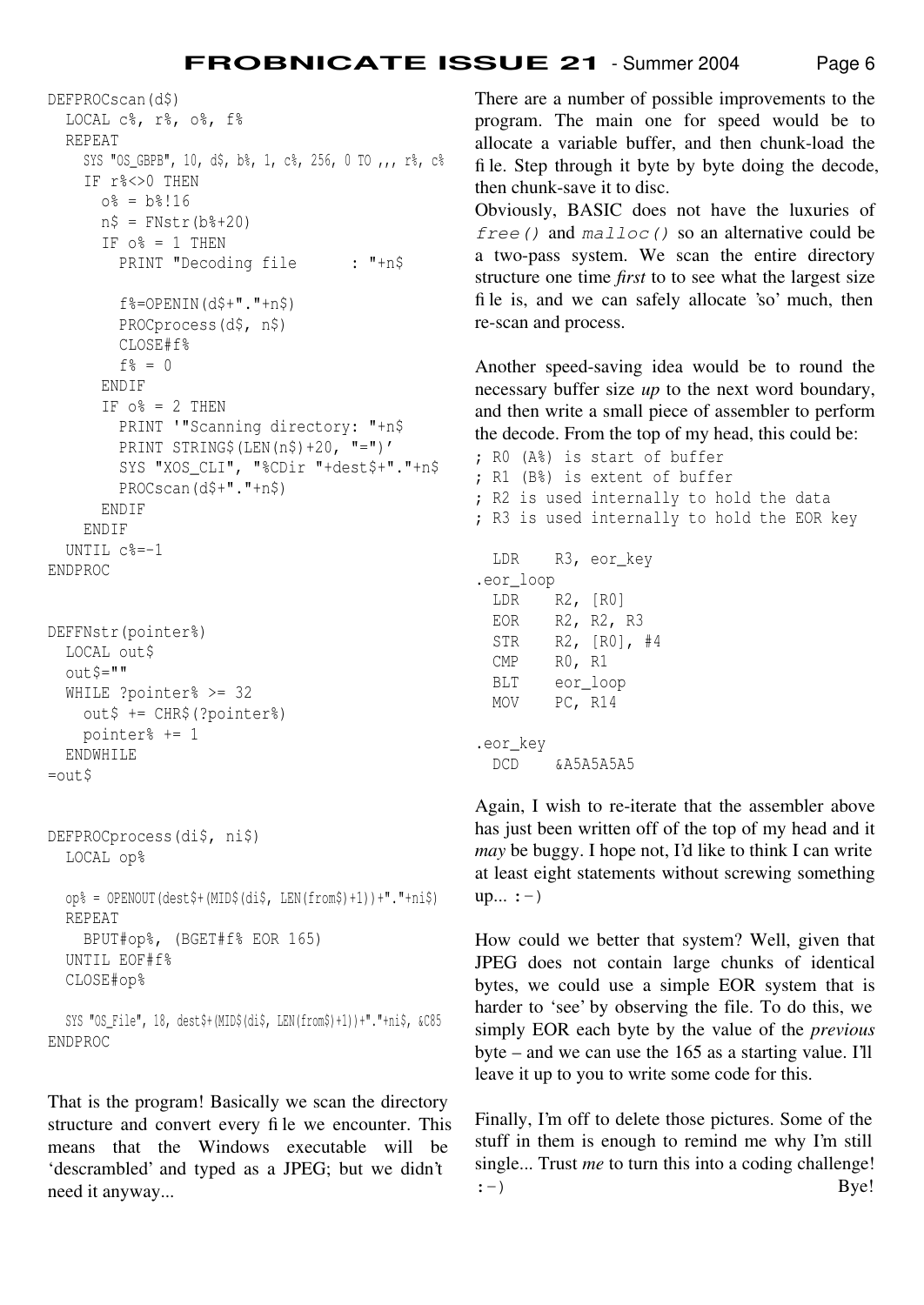# Life in France

Something that I find is an enjoyable way to pass a summer afternoon is to sit on the platform of a nowhere station and watch the trains go by. Now I wouldn't call myself a "trainspotter" as I don't carry a notepad with engine numbers written within. I might make a note of specific engine names, such as the "Montbatten" that did the London-Southampton route (via Fleet station), but if you were to excitedly say "did you see that en-ee-fivefive-six-slash-four", I'd do a quick whizz though the IC part numbers that I remember, then look at you blankly. You might be thinking a diesel-electric made in '84 and I'd be thinking of a dual timer chip...

Anyway, I wanted to tape a TGV because, frankly, they are *way* cooler than the British InterCity trains. They look faster, go faster, and I've not yet been in one... Unfortunately, the trains are driven with the same general crazy-speed-demon attitude that the Europeans take to cars with, so below is my TGV picture.



My video camera was in standby mode, all it took to set it off was a press of the red button. You don't get much forewarning of the train coming, as the rails didn't clank and rumble proceeding the train (as they tend to in England), but it's no big deal − the TGV is about ten cars long. As soon as I hear it I press the red button and aim the camera. No good, the thing is moving *so* damned fast that I just catch the back of it. By the time I lower my camera, it has probably pulled up in *Nantes*.

The station in which I sit is a little place along the *Loire*, called *Varades*. It is thirty miles east of *Nantes* at a guess,



you'll need to consult a map...if you care. The station house is lived in, but I don't think it's been an actual station since the early eighties – the clock is permanently stuck at half-eight.

You can purchase a ticket at an automatic machine that'll swallow money or plastic. I don't know how much it'd cost to get to *Nantes*, because there was a baffling array of tariffs. Well, I'm not in receipt of state benefit, I'm not a student, I'm not a farmer, and I'm not French so I decided to press all the buttons and make note of the most expensive tariff. That'd probably be mine. Seven and a half euro. Not bad. But not good. That is one way. Unlike England, with SNCF (*Syndicate Nationale de Chemin de Fer* – the national syndicate of the iron road) you pay the same amount for both directions, rather than having a return for a pound or so over the single-way. And that's multiplied by two as it would be my mother and I, so 28 euros to travel a fairly short distance down the line...



The train rumbled into the station, *Varades / St. Florent le Viel*, and stopped. Nothing happened. And still nothing happened. More nothing happened. A few moments later, the guard stepped down from the back of the train.



She looked up, and she looked down (and

the thought "who's that twerp with the damn video camera?" probably passed her mind once or twice). There was nobody except us, and a bunch of crickets



guard stepped back into the train and waved her arm. The driver did likewise, and the train

enjoying the summer eve sun. The



And with that thought, I too shall depart. Look out for another slice of French life in the next issue!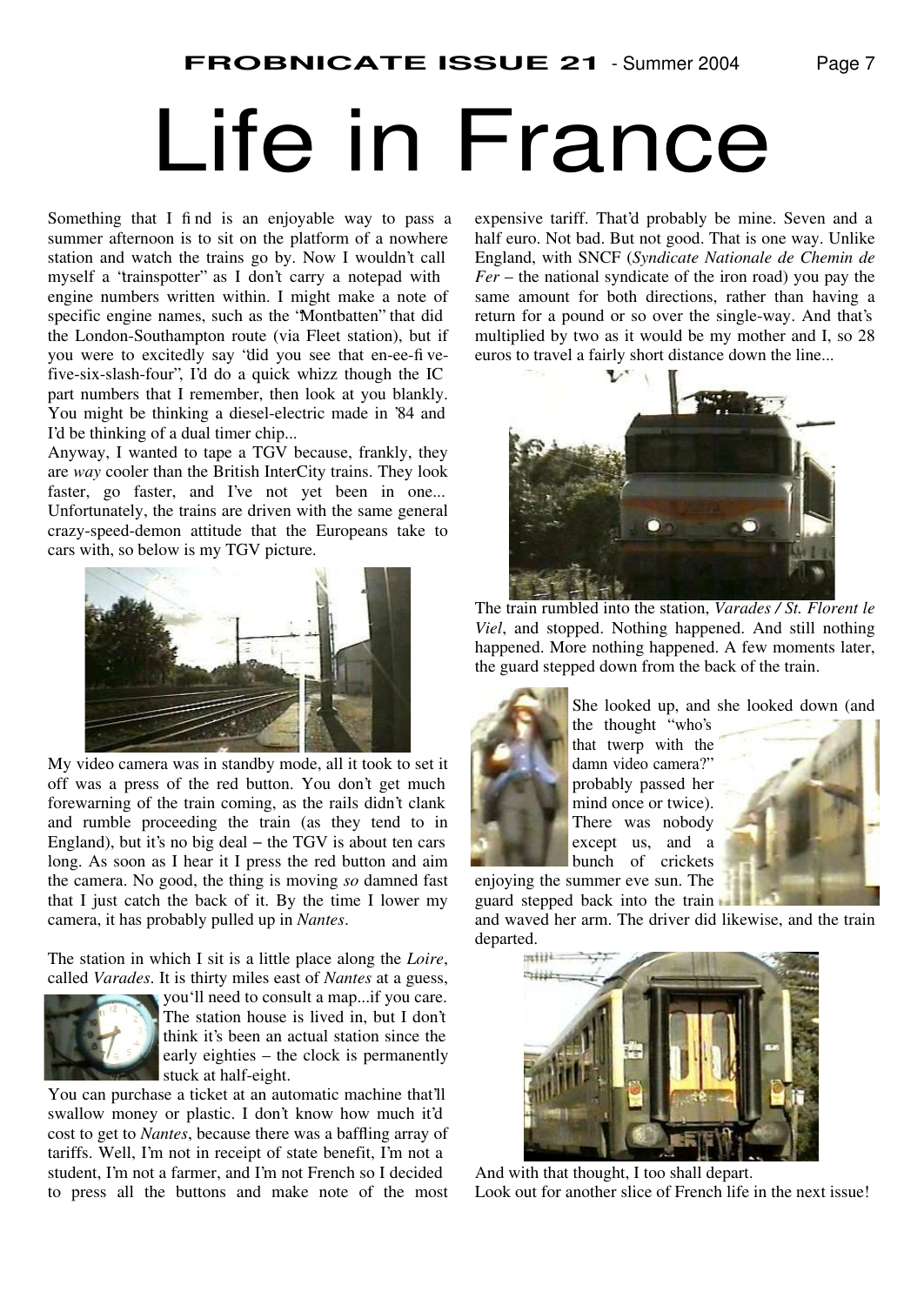In the previous issue, we discussed how I <sup>2</sup>C works, at a bit level. Now it has come time to implement some software...

First, though, I must point out that my list of how to send a byte *should* have looked like this:

| repeat this<br>eight times<br>(once per bit) | set SCL low<br>set SDA high or low, as necessary<br>set SCL high<br>the bit is now clocked in,<br>we hold this for $4.7\mu S$ |
|----------------------------------------------|-------------------------------------------------------------------------------------------------------------------------------|
|                                              | set SCL low<br>$$ $\alpha$ $\alpha$ $\beta$ $\beta$ $\beta$ $\beta$                                                           |

- set SDA high
- set SCL high and wait 4.7 $\mu$ S
- read state of SDA

The software shown is for a DOS PC, and it is written in Borland's TurboC (version 2). You can download this from Borland's web site (along with Turbo Pascal); and the software will work on the RiscPC co-processor. I have had it working here under !PC using the original 80486 co-pro hardware. Additionally I have had it running on a slow 486 machine using both DOS and DOS-in-a-window. The Windows version is 3.11 (for Workgroups). You may experience odd crashes if you try the DOS-in-awindow method under !PC... just so you know.

```
#define LPT_READ 0x379
#define LPT_WRITE 0x37A
void iic_initialise(void)
{
    /* Sets the initial state, and checks it... */
    outp( LPT_WRITE, 0 );
    if ( (inp(LPT_READ) & 0xC0) != 0x40 )
    {
       printf("IIC bus hardware error!\n\n");
       exit(EXIT_FAILURE);
    }
    return;
}
```
In this function, the  $\&\text{CO}$  is a mask for bits 6 and 7 (Busy and Ack). We want to ensure that bit 6 *is* set (because it is inverted) and bit 7 is *not* set. This would mean that both SCL and SDA are floating high, the correct 'inactive' state, which should be the current state given that we wrote '0' to the parallel control register. If SCL and/or SDA are not high, something externally is pulling them low, and if not that then we have a wiring fault.

If you wish to include more diagnostics, you could sent the pattern to pull SCL and SDA low, and test that, however a 'short' to 0v is a lot more common than a short to +ve on a parallel port...

Anyway. it should be pointed out *clearly* that there is no software delay built into these routines. The C libraries supplied by Borland offer you two clocks. The first,  $s \leq e \leq p$  () will tick away 'n' seconds, while *delay()* ticks away milliseconds. The BIOS timer is no good as it ticks at a bizarre 18.2 ticks per second. What we want is a timer that can offer us a delay of 5µs (*micro*seconds), and given that nothing available can do that, we march on without a delay. This *may* mean that it'll fail to work on a fast computer. You take your chances...

Please be aware, however, that the delay routine should be called *twice* per bit, plus the ack bit, for 2048 bytes. This means the 5µs delay should be called about thirty six *thousand* times. By all means use *delay(1)* if there is *no* other option, though note you'll be waiting for over thirty seconds for one page to transfer due to the resolution of the delay. Still, it is better than nothing, right?

This code does not include any delay code. To add this, simply pop in a call to your chosen delay routine when a state should be held – for example when you set SCL high to clock in a bit, and again when you release the state.

According to the I <sup>2</sup>C bus specification section 4.2, a start condition is a high to low transition of SDA while SCL is high.

The code presented next has one critical flaw, it *assumes* that we are the *only* master. For our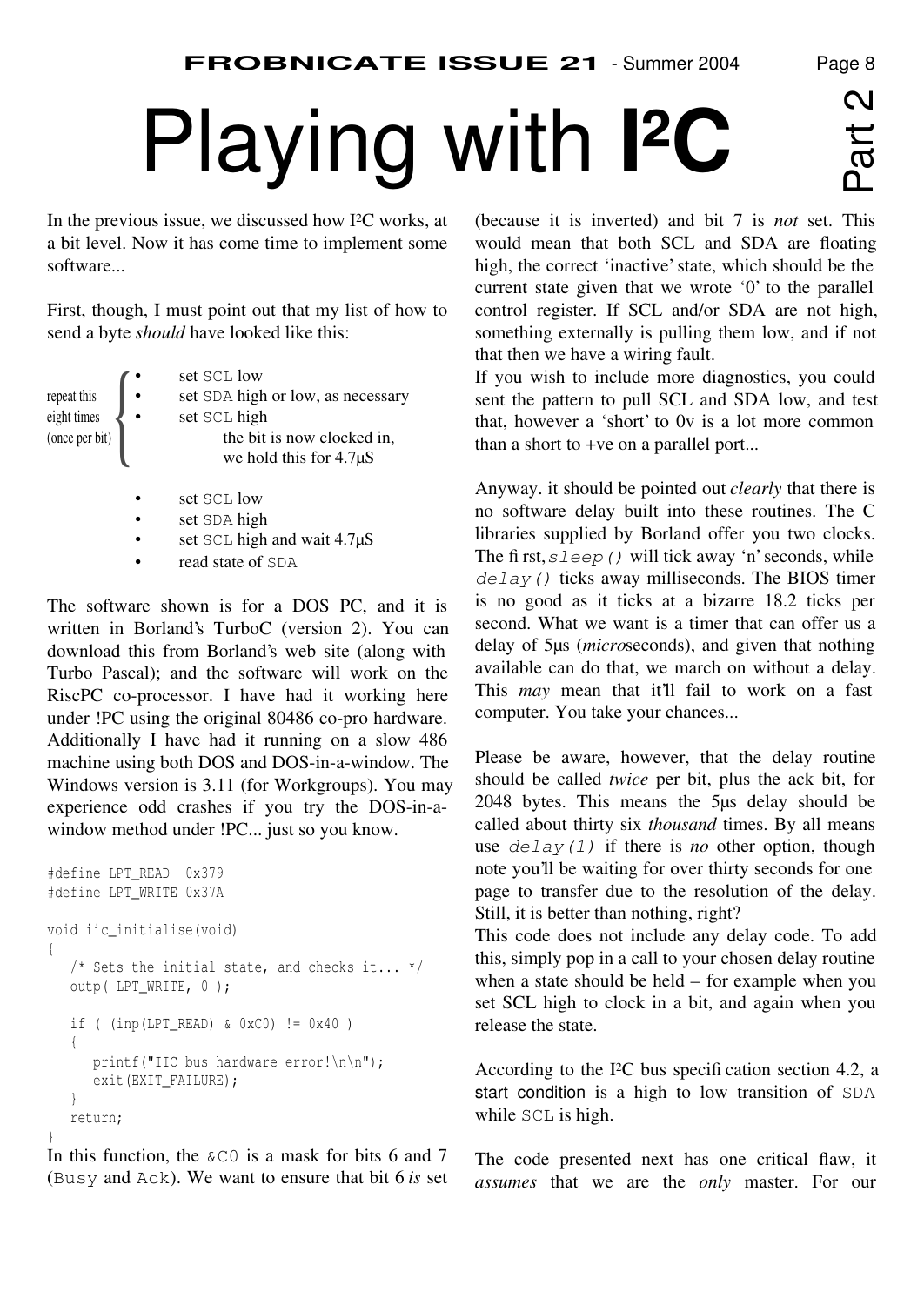{

}

purposes, given we'll be linking between the parallel port and our I <sup>2</sup>C device, this is correct. It is worth pointing out that if you expand your system then you will need to consider that if multiple master devices are connected, then you'll need to check the condition of SCL before you do anything – so as not to interfere with any transfer that may otherwise be occurring.

```
void iic_start(void)
{
    /* Sets up a start condition. */
   if ( ( inp(LPT_READ) & 0x40 ) == 0 )
\left\{ \begin{array}{c} \end{array} \right\} /* Clock is already low; so set it high. */
       outp(LPT_WRITE, 2); /* SDA high, SCL low */
       outp(LPT_WRITE, 0); /* SDA high, SCL high */
    }
    outp(LPT_WRITE, 1); /* SDA low, SCL high */
   outp(LPT_WRITE, 3); /* SDA low, SCL low */ return;
}
```
And, accordingly, the stop condition is the inverse...

```
void iic_stop(void)
{
    /* Send a stop condition. */
  outp(LPT_WRITE, 3); /* SDA low, SCL low */outp(LPT_WRITE, 1); \frac{1}{5} /* SDA low, SCL high */
   outp(LPT_WRITE, 0); /* SDA high, SCL high */
   return;
}
```
Now we come to the work of writing a byte to the I <sup>2</sup>C bus. This assumes we have already sent a start condition.

The way we do this is to simply mask and shift the bits until we have the desired bit. This is directly reflected in the value of SDA. Around it, we use SCL to clock the bit in.

For our acknowledge, we let SDA fbat high and then we clock in a fake ninth bit. If the receiving device has received the complete byte, it will pull SDA low.

Note that a slave device with interrupts (such as a small microprocessor) is entitled to defer the transmission for a while by holding SCL low. As we are talking to simple devices, this clock-stretching is not supported in our implementation.

void iic\_write(int value)

```
 /* Writes a byte to the IIC bus...
   ASSUMES WE'VE STARTED. */int bit count = 0:
int bit = 0;
int ack = 0;
for (bit_count = 7; bit_count >= 0; bit_count--)
 {
   this_bit = ((value \& 128) >> 7);output(LPT_MRITE, ((1 - this\_bit) + 2));
                       /* SDA = bit, SCL low */outp(LPT_WRITE, (1 - \text{this bit}));
                       /* SDA = bit, SCL high */
   value = ((value \& 127) * 2); /* Set up for next bit */
   outp(LPT_WRITE, ((1 - \text{this}\_bit) + 2));
                       /* SDA = bit, SCL low */ }
 /* Fake ninth bit, for Ack */
outp(LPT_WRITE, 2); /* SDA high, SCL low */
 outp(LPT_WRITE, 0); /* SDA high, SCL low */
ack = 1 - ((imp(LPT_READ) & 128) >> 7); /* Tidy up, but we don't clock it */
outp(LPT_WRITE, 2); \frac{1}{2} /* SDA high, SCL low */
outp(LPT_WRITE, 3); /* SDA low, SCL low */if (\text{ack } != 0) {
    printf("No acknowledge from IIC device.\n");
    /* Clear IIC bus */
    outp(LPT_WRITE, 0);
    exit(EXIT_FAILURE);
 }
 return;
```
If the bit logic isn't clear to you, please take a moment to read it through.

In order to read a byte, we essentially perform the inverse of the above. The protocol specifies that *all bytes except the final byte* have an acknowledge. The final byte is not acknowledged. This signals to the transmitter "no more data".

```
int iic_read(int doack)
{
    /* Reads a byte off the IIC bus...
       ASSUMES WE'VE STARTED.
       WE, THE 'MASTER', CLOCK THE DATA IN, SO WE
       KNOW THE 'SLAVE' IS RUNNING TO OUR SPEED.
    */
```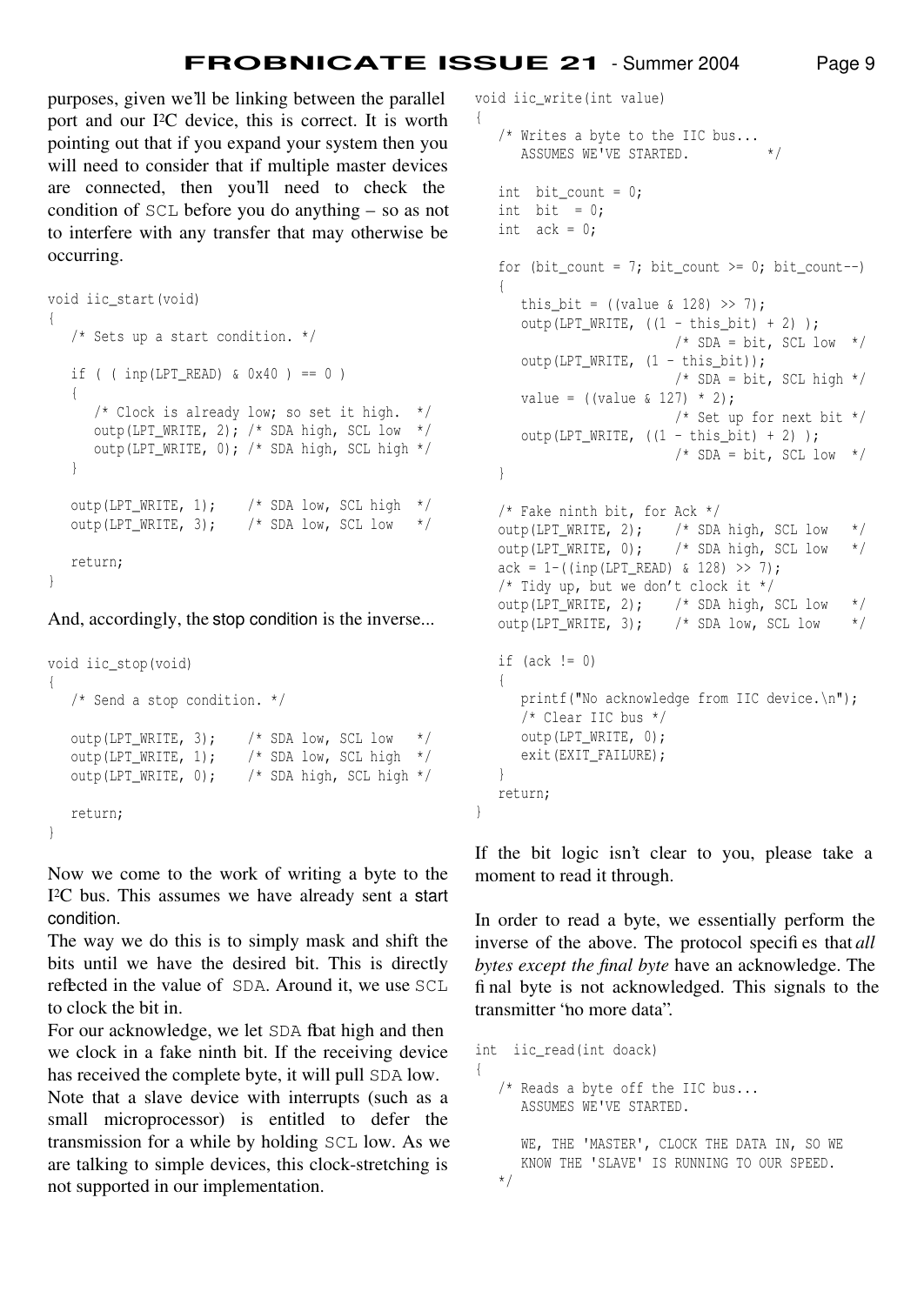```
int bit count = 0;
 int this_byte = 0;
for (bit_count = 7; bit_count >= 0; bit_count--)
 {
    outp(LPT_WRITE, 2);
          /* SCL low, SDA high;
            allows slave to pull SDA */
   outp(LPT_WRITE, 0);
          /* SCL high, SDA now = bit from slave */
    /* clocked it in, so read it... */
   this_byte = this_byte * 2;this_byte = this_byte + \backslash(1 - ((inp(LPT READ) & 128) >> 7)); outp(LPT_WRITE, 2);
         /* SCL low, SDA = bit from slave */ }
/* Ack it (remember the signal inversions) */ outp(LPT_WRITE, (2 + doack));
         /* SCL low, SDA = (not)DoAck */
 outp(LPT_WRITE, doack);
         /* SCL high, SDA = (not)DoAck */
 outp(LPT_WRITE, (2 + doack));
         /* SCL low, SDA = (not) DoAck */
 outp(LPT_WRITE, 3);
          /* SCL low, SDA low */
 return this_byte;
```
Well, there you have the basics of an I2C implementation written in TurboC. It should not be much trouble to convert it to RISC OS by replacing *inp()* and *outp()* with calls to the Parallel\_Op SWI (it won't work on older machines as it is – use D0 for the data output?).

}

The story is not yet over. We must tidy this up into some example code that will retrieve a chapter of data from the teletext receiver. I'll skip the formalities of tuning the box, selecting the page, and all the *#include* type stuff required in a C program – that can be your 'homework'.

You'll find a datasheet for the *SAA524x* very useful. From the *Philips* website, you can download the current I<sup>2</sup>C specification.

Actually, to be nice, I'll show you how to tune your teletext receiver to channel UHF 21...

```
iic_start();
iic write(192); /* tuner device, write */
iic_write( 0xC0 );
iic_write( 0x00 );
iic_stop();
delay(20); /* The tuner NEEDS a short delay */iic_start();
iic_write(192); /* tuner device, write */
iic_write( 0xE61F & 0xFF );
iic_write( 0xE61F >> 8) & 0xFF );
iic_stop();
```
To read chapter zero (which is where the 'page' data lives, the extended data is in chapter four), we would:

```
void read_frame(int ghost)
{
    /* Reads a frame from the receiver's memory */
   int row = 0;
  int col = 0; iic_start();
   iic_write(EUROCCT_WRITE);
  iic_write(8); /* Start at register 8 */iic_write(0); /* R8 : Chapter - A12 inactive */iic_write(0); /* R9 : Row */ iic_write(0); /* R10: Column */
   iic_stop();
    /* Read the data */
    iic_start();
    iic_write(EUROCCT_READ);
   for (row = 0; row < 24; row++)
    {
      for (col = 0; col < 40; col++) {
         if ( (row == 23) & (col == 39) )
\{ /* Last byte, don't ack it */
            data[col][row] = iic\_read(FALSE); }
          else
          {
             /* First or middle byte(s), ack it */
            data[col][row] = iic\_read(TRUE); }
       }
    }
    iic_stop();
    return;
}
```
In the next issue, we'll work on some ARM code to do this exact same thing...

Rick, 2004/04/30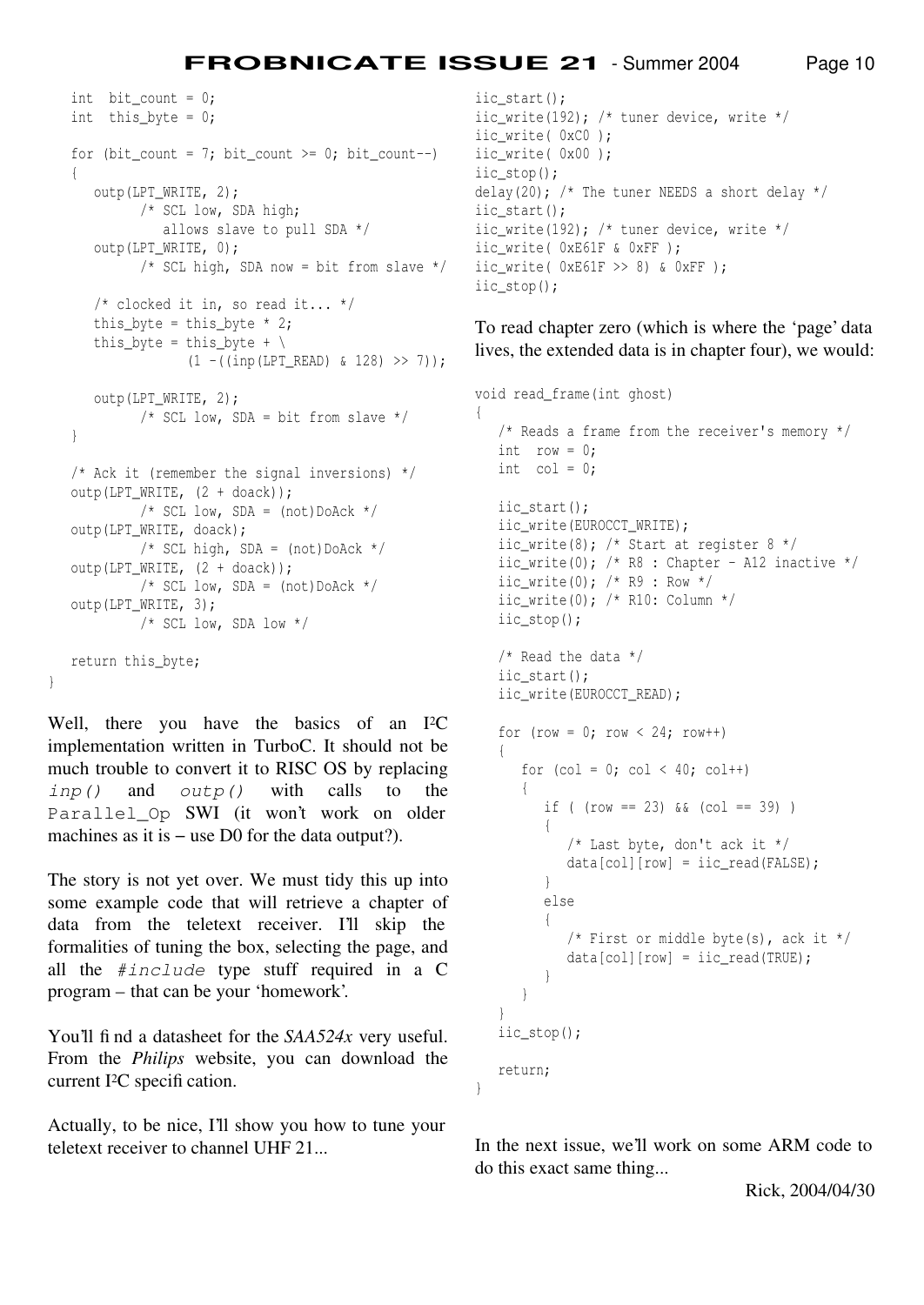# Microsoft Security Qu'est-ce que c'est, ça?

#### **What's the alternative?**

So the latest onslaught to the Microsoft Corporation has been the "Sasser" worm. This is easy to  $fix - you$  just need to download a patch of 2,710,296 bytes.

What, I feel, depresses me the most is not that people don't learn, but that there are no viable alternatives.

Okay, I'm sure all the Linux weenies are foaming at the mouth. Well, I have a book with a Linux CD in it and it begins with something akin to "first, compile your kernel". *NO!* Normal people don't want to compile a kernel. Hell, normal people don't even want to know what the kernel is FOR.

[in case you are reading and don't know, it is the lowest-level part of the operating system, consider it like the President (or Prime Minister) if the OS is a country... okay, its a crappy analogy but you get the idea of its importance]

Given the veritable success of Linux and the likes of netbsd, how come we don't have a Windows-style installer? Something that won't bother to ask you what "disk sets" you want − presenting you with loads of confusing options like "emacs" and "dev"? Something that will simply ask you if you are:

- Hacker
- Housewife
- Suit

And tailor the configuration to suit. Something that will set up the system so it'll auto-run X windows with a Windows-style GUI already set up.

Oh, and something that'll work on *most* computers without asking you fifty million questions (unless you choose the "I'm a hacker" option, that is).

If we see that, and if it auto-installs some useful business tools and internet stuff, maybe people will be more inclined to leave Microsoft and its collection of security patches and turn to something else.

Instead, we hear about people who *never* install X windows because "true" users use the command line. Maybe it works for them, fair enough. It won't, and the case-sensitive file system won't, work for Joe Sixpack who is fed up with the *latest* problem to affect Windows machines...

#### **In defence of the virus writer?**

My mother and I have had long and heated debates about *this* one.

The question, obviously, is:

Is it right for companies to offer huge rewards for catching the person that wrote the worm that causes so much damage?

I say "no".

At the risk of offending some people, I will point out that you might expect security bugs and problems if *I* wrote Windows *single-handedl*y. But no, a cast of thousands participated in it. It looks nice (or in the case of XP it looks "colorful" if not exactly "nice") and it mostly behaves itself.

Maybe the reward money should have been better spent up front hiring a team of dedicated pizza-eating hackers to lay waste to the latest version of Windows. Then, with each new hack blocked, the system will be that much more secure. If they did this in the first place, maybe Sasser wouldn't be the problem it became?

Sure, Microsoft is an easy target. Everybody hates Microsoft and anybody will try to hack it, right?

Yeah, whatever.

An awful lot of background stuff is run on non-Microsoft systems, from the Cisco stuff that plugs all the bits into each other to the web servers themselves that run apache on a Unix clone. When is the last time you turned on CNN or BBC News 24 to hear that there is a horrible troublesome worm leaping around Unix? The CNBC presenter summed it up when he used the words "yet another embarrassment for Microsoft". The Microserf (?) tried to deflect it by saying "Apple computers have vulnerabilities" but either they aren't being reported to the media or people aren't bothering to exploit them. Just like people aren't really bothering to exploit Unixen flaws – which must surely be an easy target, what with the entire source code available...

#### **Where do we go from here?**

This isn't an article telling you how to fix anything, it is an article intended to make you think differently about the situation. There are a number of thoughts, but these are not for non-geeks.

Let me know what *you* think, email address on page #2.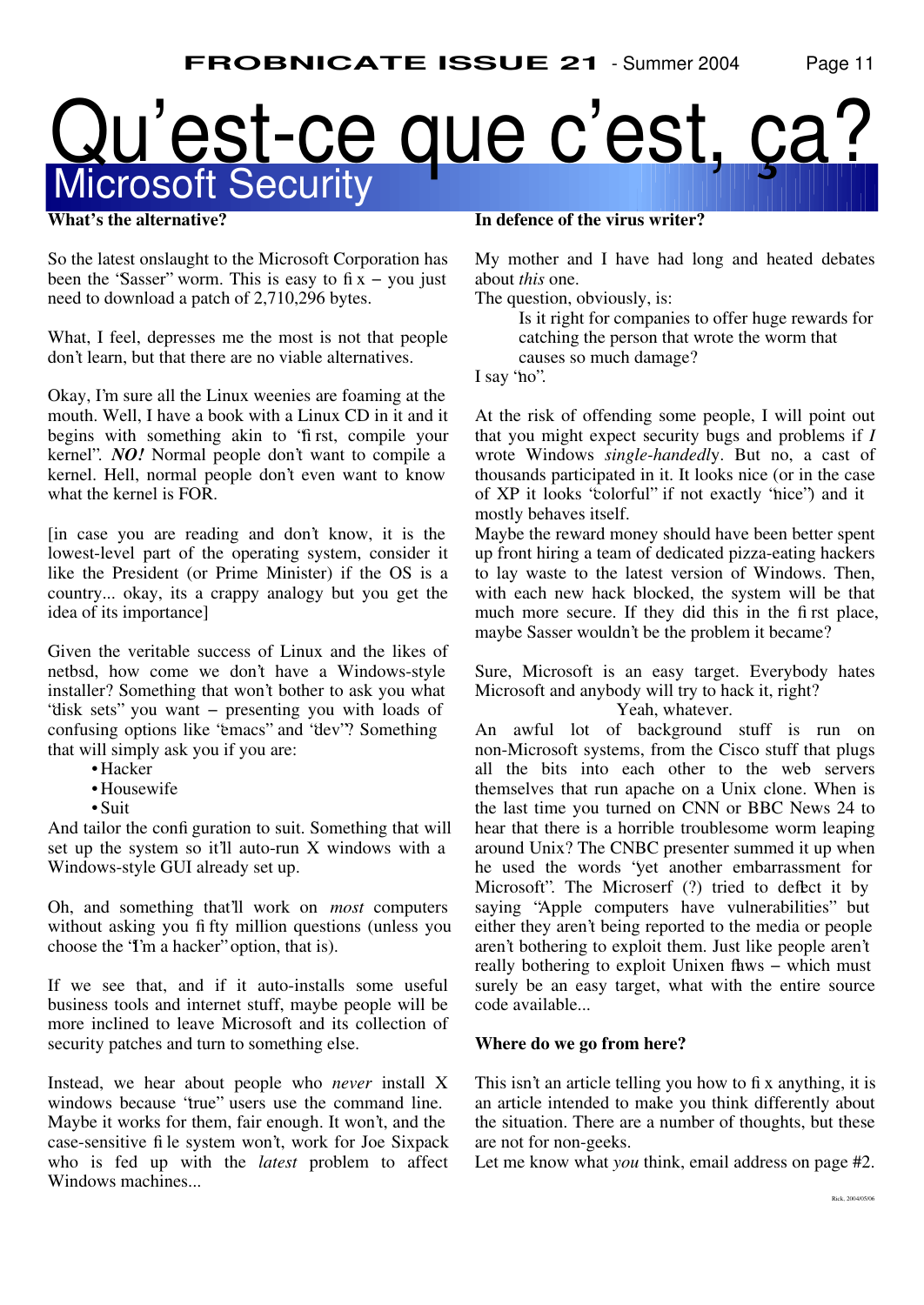# Politics (in Frobnicate)

The Drobe team ( http://www.drobe.co.uk/ ) wrote quite a good subjective review of issue #20 and they raised two points which I shall answer in this article.

The first was about the pollution of articles with political commentary.

Rest assured, however, that there will be far fewer comments of this sort in the future, because:

- a. You know my stance, I don't need to
	- keep repeating it!
- b. The Horrible Dating Problem.

The "Horrible Dating Problem" isn't the girlfriend from hell, it is how quickly stuff can date.

As I write this, the Americans are apparently trying to spin control their way out of a mess in Fallujah. They

say one unit made a tactical repositioning. The other side says the cowards ran like hell.

When *you* come to read this, will you know what I'm referring to? Or have the more-recent abuse videos overshadowed Fallujah?



CNN May 2004

*However*, as taboo as the subject of politics might seem to some people; it is something that *does* affect each and every one of us. If the World Trade Center attack was to occur now, would it seem so horrific or would it seem to be a retaliation to Iraq? We elect people we think we can trust to represent our country and lead it. This has a *far* wider scope than simply keeping interest rates low, petrol prices within reason, and the street lights working. Whether we like it or not, America and Britain – under the leadership we elected – have seriously annoyed certain factions of the Muslim world. You might be one of those people who thinks "*don't vote − it only encourages them!*". Well, it is complacency like that that knocked Lionel Jospin out of the French elections a few years back ... to be replaced by an left-extremist. It was 'an action' that shocked France, and a number of European countries. People screamed and called for reform of the electoral system. Why? This wasn't a problem with the electoral system – this was a problem with the fact that sensible and rational people couldn't be bothered to cast their vote. So the country heard from those who would prefer France to be taken out of the EU and all the foreigners kicked out.

Do *you personally* agree with the conflict in Iraq? Do *you personally* think the EU is a good idea? Whatever your answers, be sure to vote for the person that represents your feelings the next time an election comes around. *It does matter*.

The second comment made by The Drobe Team is how I can accuse Bush of " *all but killing the idea of democracy*" with a straight face, since I am apparently pro-anarchy.

Well, I am *sort-of* pro-anarchy. I think people should be allowed to go picket and protest and strike if they think they're being given a raw deal − they're probably right. And, to be honest, gliding on the wrong side of "the establishment" is a hell of a lot more interesting than "the establishment". This is because, in my opinion, those in power live to abuse the rules as much as to use them, the "feather their nest" syndrome. Only, they make the rules so...

One thing for certain is the concept of all-out anarchy is dead in the water.

Let's assume the government is overthrown and anarchy reigns.

Well, there's a falsehood before we've gone beyond the first sentence. Unless the *entire* country rises up and tosses the politicians out on their heinies; the chance is that it'll be an organised group of people.

A "coup".

Will these people then back down and hand England to the people? Probably not. Somebody will think they can run it. Or if they don't, somebody else will think they can run it. And we leave anarchy and enter what is most likely to be a dictatorship.

I think the only *true* anarchy is in the middle of a warzone (military, civil, or otherwise) when the chain of command has broken down and it is every man for himself.

Of all of my friends who like to think of themselves as anarchists, I don't think there's one single person who would actually want their world to be like that. I sureas-hell wouldn't.

Anarchy is an interesting concept and an idea to consider when you feel everything else has failed; but it itself is a concept doomed to failure.

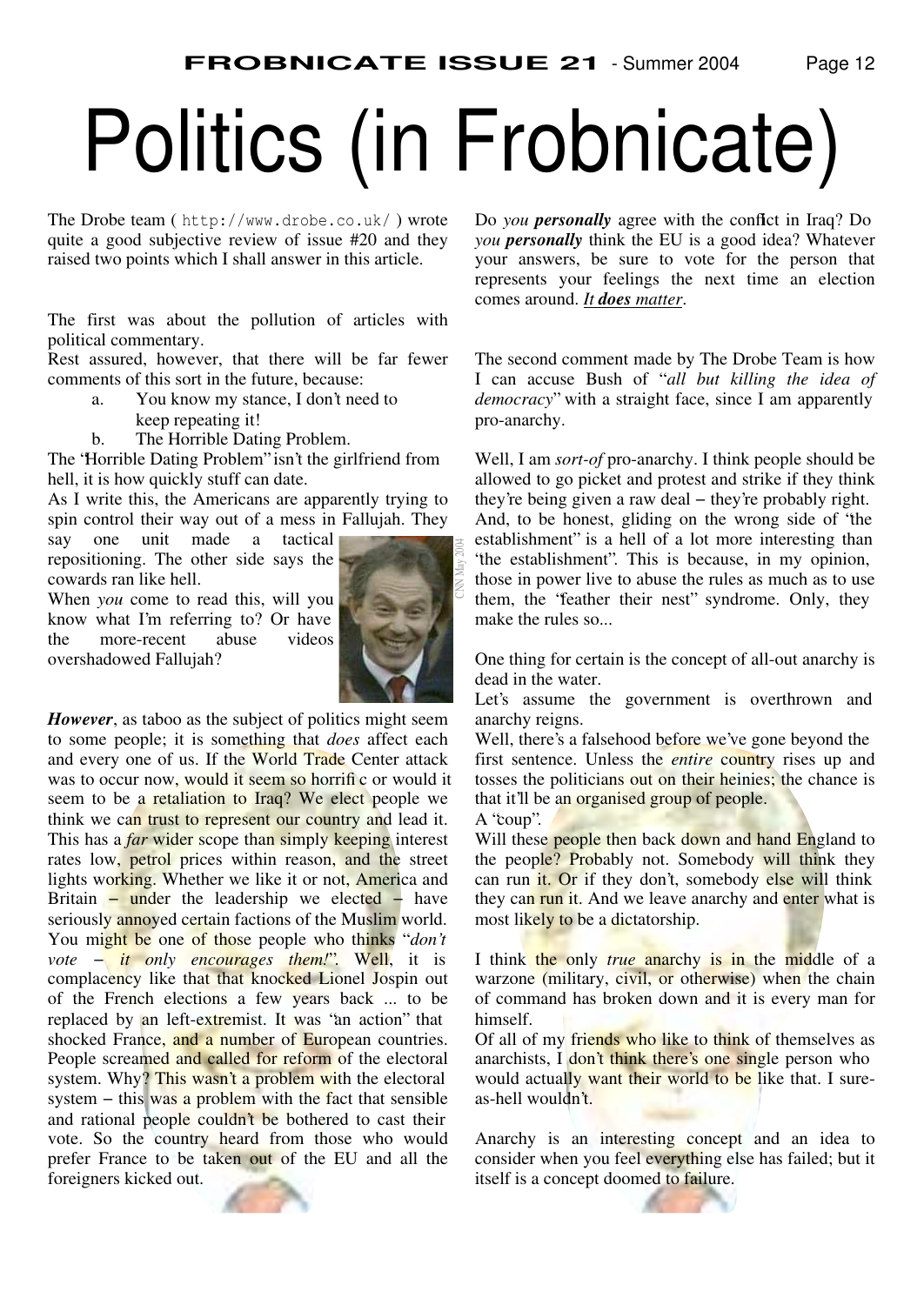Hell, most of the anarchists I used to know only did protests and mostly-ignored acts of minor civil disobedience in order to make the world aware of their desire to openly smoke dope and not get arrested for it. Dope, they say, is no different to tobacco...

Well, I'm not going to enter into that debate, I've neither smoked dope nor tobacco, nor do I have any desire to.

As far as I'm concerned, the "anarchic outlook" is more a *rebellious* outlook. Pure anarchy? No thanks!

Back to the politics, something I do have to question is the six month presidency of the EU. I think the common currency is a very good idea but I have grave reservations over the idea of a common political structure. No way you cut it will issues of importance to an Estonian be important to the French. Likewise, the Swedes need things like car headlights on all through the day in the winter, not an issue likely to be of relevance to a Maltese person. There are a number of things where pan-European standards can be useful (and I don't mean rubbish like how straight cucumbers should be), but this is more for compliance and compatibility than politics and law.

Can it work? Well, let's just say that in the '70s the English (an 'imperial' measurement country) and the French (a Metric measurement country) built the Concorde.

To be honest, the various countries of Europe are too disparate for the political idea to work, at least within this decade.

I reserve judgement on whether or not the introduction of the new countries to the EU is a good idea. It is interesting that most of the countries have, to some degree, put in place forms of immigration restriction while Ireland is opening its borders and pretty saying 'hey, come visit''.

We, as the people of the EU, can either discuss and argue the point or we can make it happen and see how it all goes on. *Time will tell.*

My prediction? The Euro will dive like a Kingfisher and the British politicians will gloat. There will be a period of economic crisis and the EU itself will get a mighty kick in the ass. But it will reorganise and emerge, along with a more integrated and powerful Europe. It'll come back as a force to be reckoned with, and no longer will America dominate so many things. Now, this won't happen next year. I'm thinking long term, like ten to fifteen years.

One thing that *is* likely to transpire, along the way, is that the EU countries get fed up with the position of Britain, and they'll effectively say "take part or bugger off, don't sit on the fence and think you're important". Will Britain join in more? I think possibly not because they'll put out to referendum issues that will be answered by people who seriously believe that if England adopts the Euro, it'll bring the demise of the Royal Family and no more Queen. I can name two people I know *personally* who hold that opinion. I don't know what cheap tabloid rubbish they've been reading, but I'll point out that Spain is part of the Eurozone, part of the EU, and they have a respected royal family... as does Sweden, and... get the point?

So we're back to the six month deal. Recently Italy was in charge of the EU, as I write this it is Ireland. I don't know who is next, I'm sitting at the kitchen table eating pasta and typing this into my old Craptop and I can't be bothered to find a map and work out who is next in order.

How much can you hope to achieve in six months? Mr. Berlusconi had Mr. Sharron trying to convince him that Israel was not a place that Europeans should feel is a serious threat to world peace. But, now, even if those two are "very bestest buddies", Mr. Sharron has to go and find somebody else to talk to. The person in charge *now* and not the person that was in charge *then*.

What the EU needs is an elected "president". Somebody who is voted in to place, say for a nominal four year term, and who can be re-voted if they do well. But, conversely, they need to *ensure* that getting a bad person out is not difficult. If, for example, 40% of the countries of the EU vote the guy out, then he is out and a new election takes place. No complicated issues, no 'impeachment'' proceedings (they're long and complex, which is why the majority of naughty US presidents are left to run their four year term and are not re-elected instead of being impeached). If the EU countries were given an easy way to remove ineffective or bad leaders, then maybe more would be happy to have a non-rotating presidency.

Consider NATO. When we heard of statements from NATO, we usually hear them from Kofi Annan. He's a good man, and people listen to him.

If it was a new face every six months, would that person really fully understand all of the issues within his allocated time? Would we care to listen to a single thing that person said?

It is the same with the EU. The rotating presidency probably started off as a "fair" way to do things, but I feel it is holding them back these days.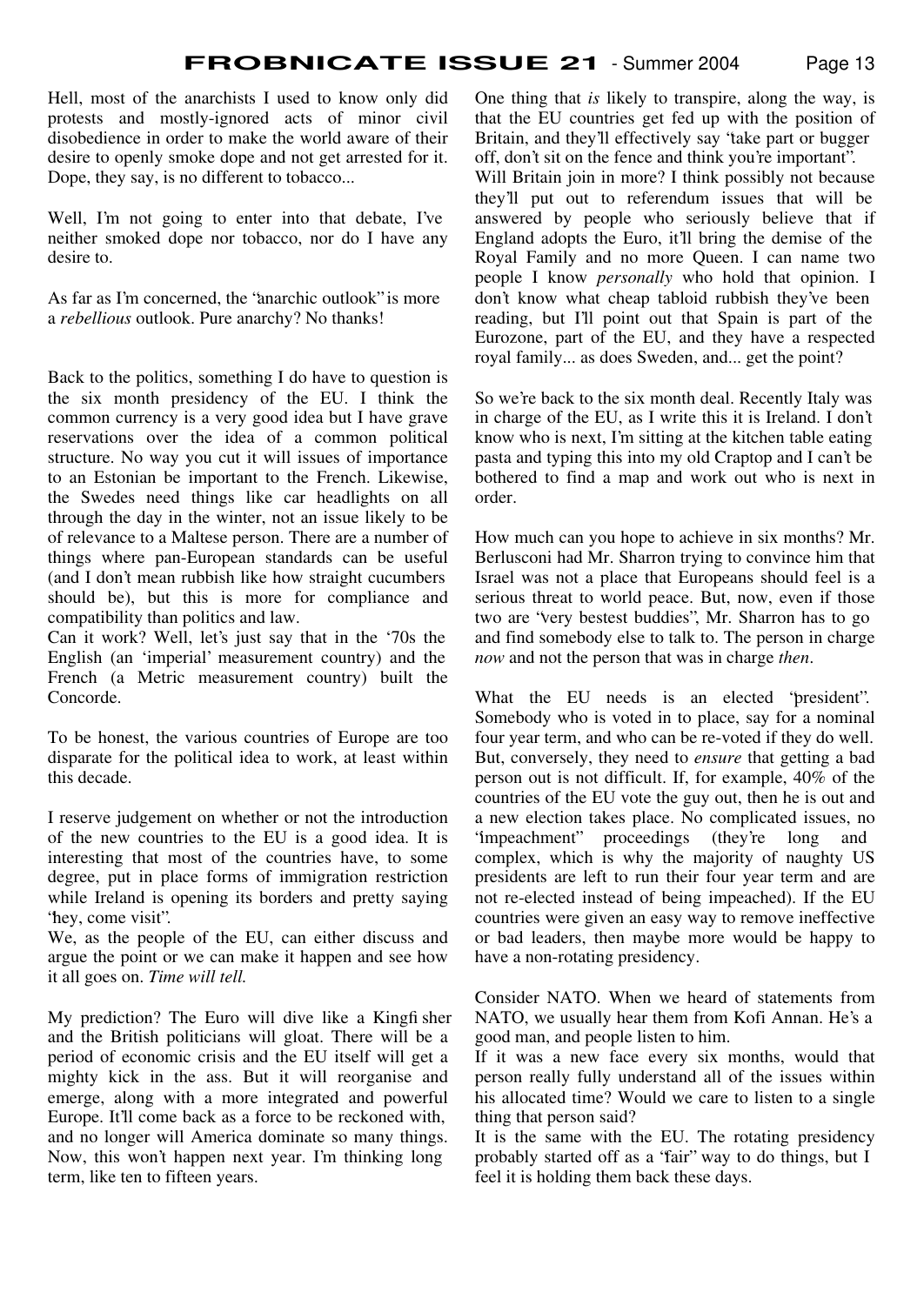And that, friends, is the "political article" and pretty much *it* for politics in this issue.

Do you agree with me? Do you disagree? Maybe you have a better way? Write to me. Air your views in the politics column!

One thing I must make *very* clear before I go is that I don't reckon I have all of the answers.

I think I'm right (obviously, else I wouldn't be writing this) but *just because I think it doesn't mean it is so*.

What I write is *largely* a matter of opinion and not a matter of fact. Listen to Radio Four and you will quickly discover how perverse the 'facts' can really be, and in each interview as each 'expert' talks, be sure to listen for the prefix "I think..." in so many sentences. They too are stating their thoughts and opinions rather than undenied facts, only there's a glossier spin put on to it so you get tricked into thinking it is actual fact and not just (yet another) opinion.

Some people got a bit mixed up with this, especially with my little piece about "*reading all those programming books by people who think they know best*"; some of you said " *they probably do know best, who are you to argue?*".

Who I am is a self-taught programmer that reads things like "every function should have one clearly defined entry point and one clearly defined exit point" and realises what a load of rubbish that is. Possibly *more* of my functions have multiple exit points, than those that don't. My brain copes. My compiler copes.

People have read my code and not said "look, this twerp has six exits here!".

Maybe I'm totally wrong on this? The important thing is that you read what I have to say, and what they have to say, and then you do something amazing... something magical...

#### **YOU MAKE YOUR OWN MIND UP!**

We all, in our Western society, have this privilege, and I think it is high time more of us started to exercise this ability; instead of being told what films to watch, what clothes to wear, what things are "cool" and what aren't, what labels to have in your possession, and what role you should play.

The truth, sadly, is so much easier.

Watch what the hell you want to watch, wear whatever makes you think you look nice/hard/sexy/cute/etc, "cool" and "uncool" are marketing concepts so buy/use what appeals to you, labels are entirely up to you  $-1$ have no need for them but you might; and finally, unless you're an actor/actress, the only role you should play in the world is YOU.

End of story, end of article. Good fight, goodnight!

Rick, 2004/05/09

# -



# Who is this, and what is she doing?

Sorry, you don't win anything, but you will see your name in the next issue if you have correctly answered the question!

### heyrick-at-bushinternet-dot-com

Her name badge and the embedded URL have been blanked out (in order to f4¢¤3¥1F^¦l§¨w wwª©¬«hw^¢ ¤1¥O¢ e,¢4¢|ww¨®dL¢¤¬¤¨ ,¯

No attribution, it'd make it too easy!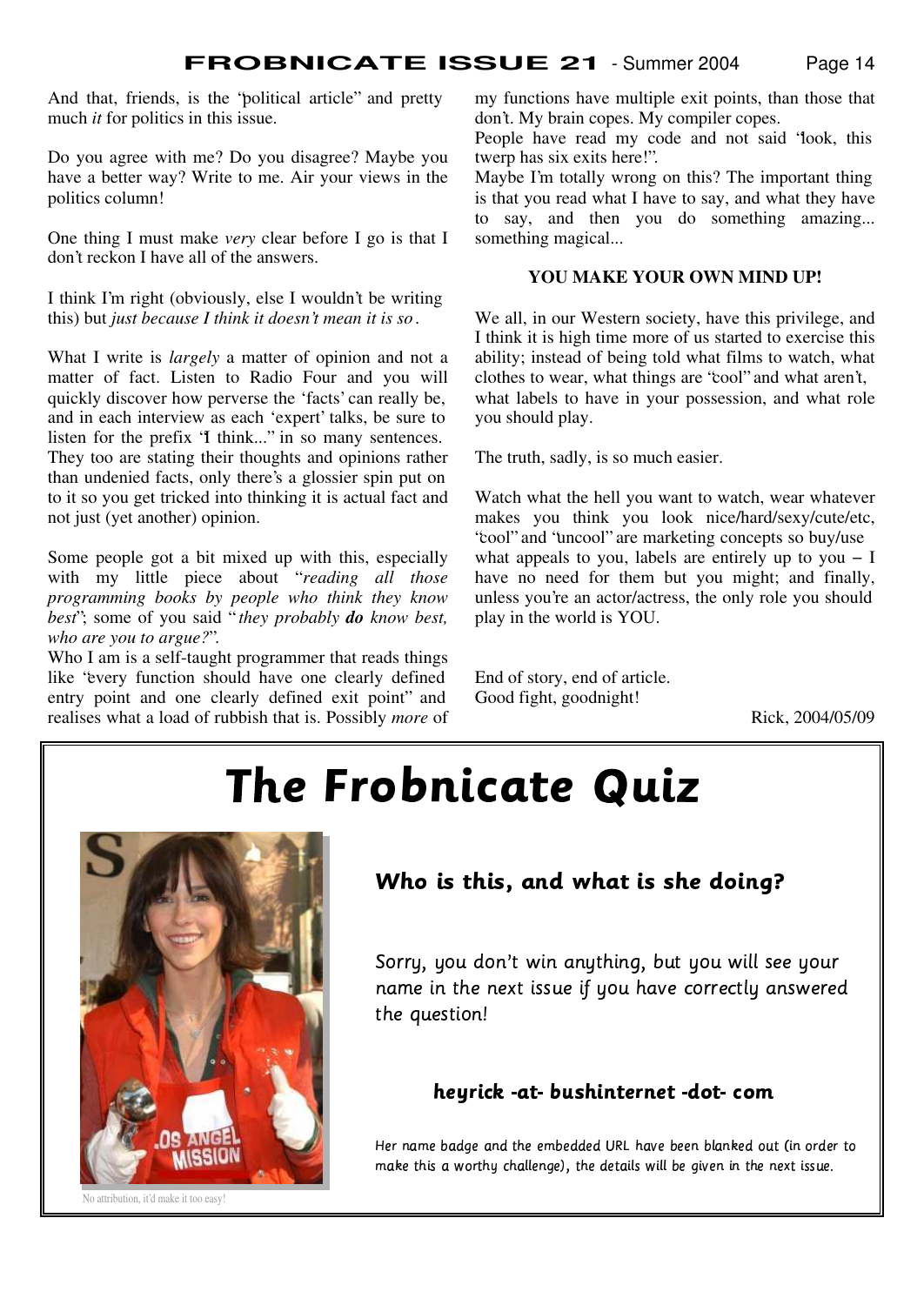# Reader Survey

It has been quite a while since the last survey, so here is a chance to see how things have changed. As is usual with my surveys − you do *not* need to answer the questions as set. If writing an essay based upon the questions is more your style, or if you feel you have your own thoughts to share, questions I should have asked, etc... send them in!

Here goes...

#### *1. Describe yourself.*

I'll leave the format up you you. Say as much or as little as you want, but preferably your name, age, and an email address.

#### *2. Describe your computers.*

This, again, is best left up to you. Some of you might have only the one computer. Others might have ten or eleven. Say what you feel is relevant.

#### *3. Describe your capabilities*

Are you a hacker? If so, what have you done recently? Or are you a suit who uses computers only to work out the payroll and send faxes... tell me what you can do and how you use your computer(s).

#### *4. Setup*

Do you have/use:

A LAN? What type – 10baseT, 100baseT, 1000baseT, 10base2, Econet, something else Notes: ##baseTX is counted the same as ##baseT If your computer connects with a "fat phone plug", it is baseT. The other ethernet system in common use is base2 using a BNC plug (like on old video recorders). Many network cards have an indicator on the panel for 100kbit use, if it isn't lit up then assume 10kbit. 1000kbit is much less common, even today.

A modem? What speed − 28800bps to 56400bps

A router? What protocol, ASDL or ISBN. If ADSL, what bandwidth do you have (64kbps − 4mbps)

How much on-line storage do you have? Add up the sizes of your harddiscs,#

Do you use a UPS? If so, is it primarily for power cuts or for lightening protection?

Would you purchase an Iyonix? If so, why; or if not, why not?

How would you compare Windows to RISC OS?

If you have experience of Unix (any type), how would you compare that to RISC OS?

What do you think is RISC OS's best feature?

What do you think needs to be improved?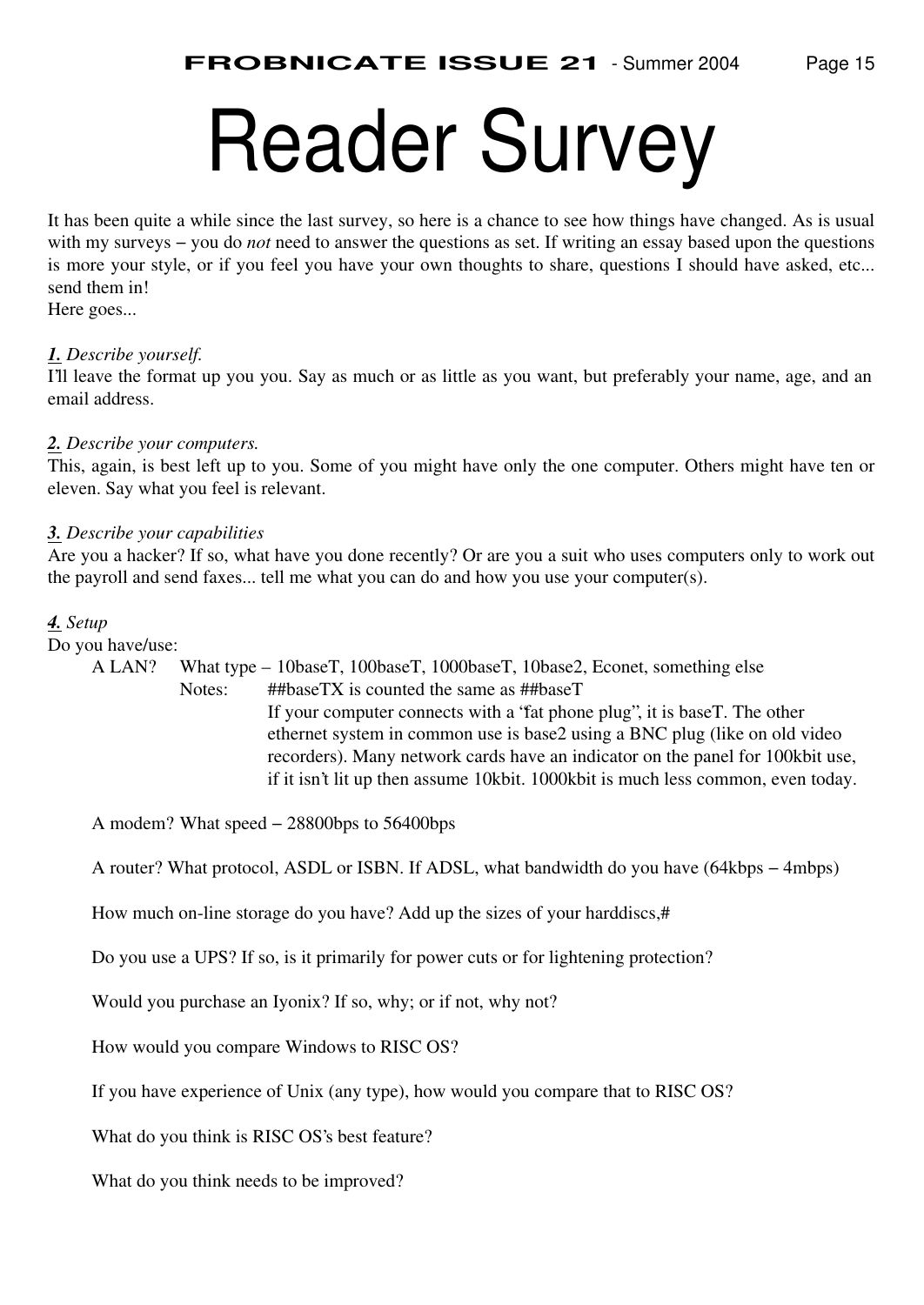*5. For Acorn/RISC OS users only:* Vote for:

Your favourite *commercial* software package (and why?)

The software *commercial* package you hate the most (and why?)

Your favourite *shareware (or other registration-scheme)* software package (and why?)

The software *shareware (etc)* package you hate the most (and why?)

Your favourite *FREE\** software package (and why?)

The software *FREE\** package you hate the most (and why?)

Your favourite (not a computer) hardware (and why?)

The hardware that sucks the most (and why?)

What has been your *best* purchase (and why)?

What did you *most* regret spending money on (and why)?

What do you vote as the *best* RISC OS computer (and why)?

\* This means something that can be downloaded and used for free; not a special giveaway or a competition win, etc. If it is especially good, tell us the URL!

Finally, who would *you* vote as the top Acorn/RISC OS personality? Who do you feel has contributed *most* to the Acorn/RISC OS scene?

#### *6. Anything else*

Include here anything else you want to say.

Thank you, in advance, for sending in your answers to the Frobnicate Reader's Survey.

These answers will be kept confidential and will be used to generate a 'results' article. The information is *not* sold or used for any form of sales research.

For what it is worth, some selected answers of mine are on the following page...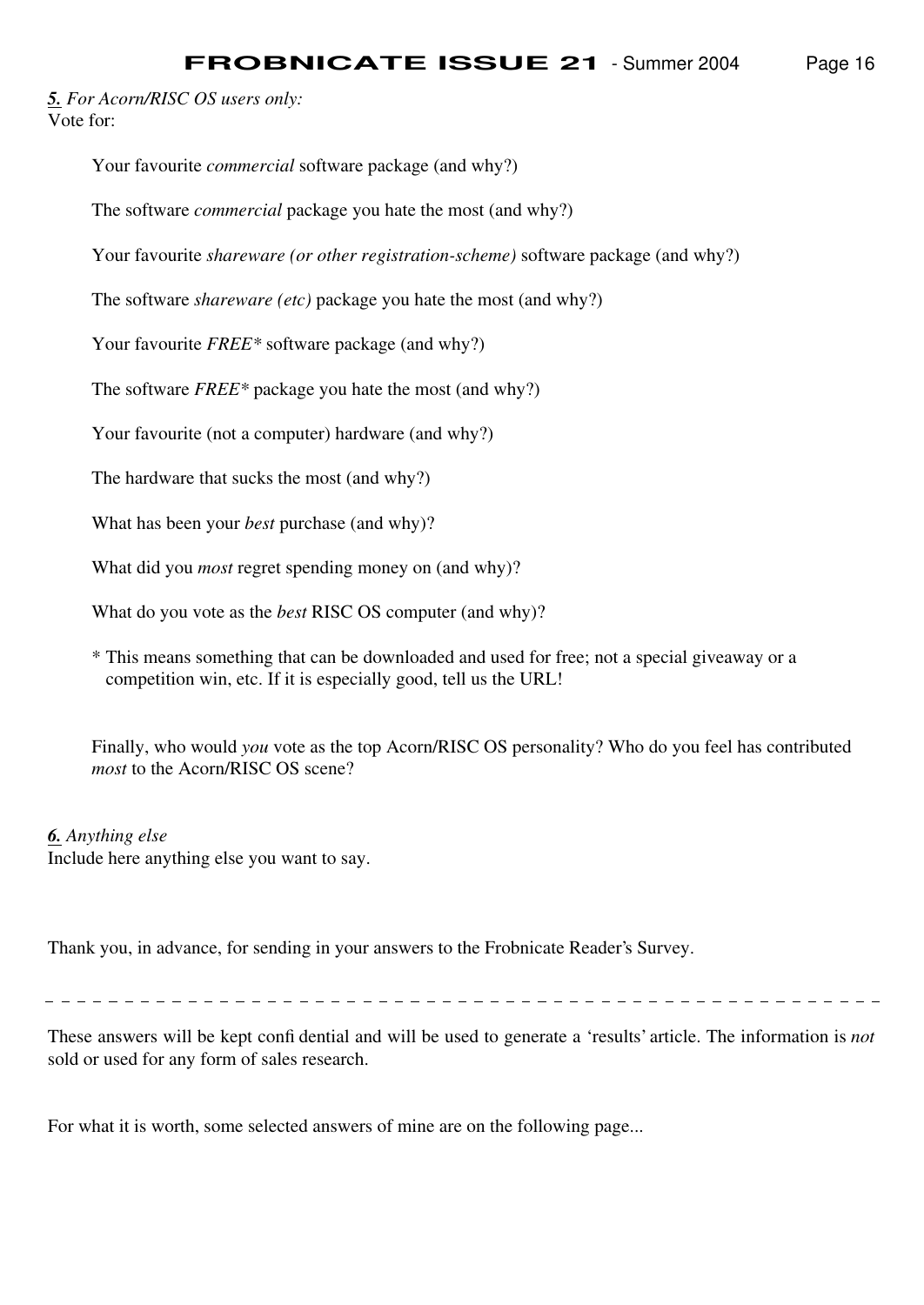I'm going to write my answers quite small, so you can see them but not waste lots of space on them...

*1. Describe yourself.*

I'm not going to bother. I think you know who I am by now.  $:-)$ 

*2. Describe your computers.*

Main RiscPC 710, 32+1Mb, RISC OS 3.70 & Wimp 3.98. Heavily modified.

Secondary Presario P75 (clocked at 90MHz today), 16Mb, Win95 OSR 1½ (!). Lightly modified.

And... Laptop, 25MHz 80486, 8Mb, DOS/Win3.11. ¼ display not working. It's a piece of crap really. A5000, A3000, A3000, A310, BBC 32K, Oric-1, blah, blah, blah...

*3. Describe your capabilities* Insatiable geek.

*4. Setup*

LAN - 10baseT between RiscPC and PC, sometimes with A5000 in the loop. Using Maxihub 5031 hub. Modem - 33kbps, but no phone line so pretty useless really! Router? I wish... Too far away to ever get ADSL and ISDN is kinda ancient tech.

On-line storage for the RiscPC is about 3.5Gb. Not enough. Either that or I need a dramatic tidy-up.

I'd like a UPS for lightening protection. Until then, I unplug. Safest way.

Iyonix? Oh boy... Is that ever a tough question. I work it out as being about 2000 euros in cost, and they would get some pretty drool-worthy PC hardware. So, well... It's something that'll haunt me if I ever have 2000 euros to spend on a computer. What do you guys think?

I cannot compare RISC OS to Windows. I only have RISC OS 3.70 (for what it is worth, I still think 3.70 looks and behaves in a nicer way than Windows XP, but then XP does a lot of incidental stuff that RISC OS doesn't do)...

Don't have sufficient Unix experience.

The best feature(s) of RISC OS must surely be the font rendering, true drag'n'drop (not that I can make it work properly in code!) and the Filer. It needs improvement on the printing side of things. It should be a more 'background' thing than it is (on RISC OS 3.70, again).

*5. For Acorn/RISC OS users only:*

My favourite *commercial* software package is OvationPro. I said why at the end of issue #20.

The software *commercial* package you hate the most? I've not had enough experience to have an opinion, but if pushed I'd pick certain games that are, essentially, boring.

I don't tend to use much "shareware", but if I had to choose, I'd say Jon Kortink's Creator/Translator looks quite useful... I still use ChangeFSI and a bunch of other tools to do what Jon's software does all-in-one.

Favourite freeware? I can't vote for my own OvHTML sadly (my ego isn't *that* big) so I'll send a nod in the direction of the bloody amazing !Zap. Wow.

The free package I hate the most? I could have named hundreds, but the beauty of free software is you can toss it aside and forget about it. No gain, no loss. Actually there is one. EL-something-or-other. Its a PCB design program supplied with one of the electronics magazines a few years back. The thing resolutely *will not* work on my PC (any of 'em).

My favourite hardware is, right now, my 11 euro CD burner. At least I can pretend to make regular backups. *Thanks John − you know what for.*

The hardware I have that sucks the most is probably the Acorn Teletext Adapter. This, however, is a personal thing 'cos I can't figure out how the heck it works so I'm gonna sulk and throw my toys around my cot...

My best purchase? At this exact moment in time, the 8% beer I've just finished. 500ml, 8% alc. Brauperle, 0.62 euro. Mmm...

to

I *most* regret spending money on CC's "Compression". I don't think I *ever* used it, and if I realised the app squasher supplied with the DDE pretty much did the same thing, I wouldn't have bothered buying it...

I can't answer the "best computer" as I've not yet laid mitts on an Iyonix nor an Omega to compare them to the older tech. So I'll be philosophical and say "any new RISC OS computer is a good computer".

The top Acorn/RISC OS personality? Without a doubt it is David Pilling. He's a damn nice guy, and can you imagine the 'scene' without him? Even if Ovation(Pro) hasn't been to your taste, where would you be without Spark[Plug|FS], ArcFax, and all of his other creations? He deserves a whole lot of respect, and hopefully the results of the survey will echo this.

*6. Anything else*

Anything else I want to say... As editor and most-writer-of-this-issue, I think I'd actually better shut up.

And let you

listen

the sound

of

silence.

Bye.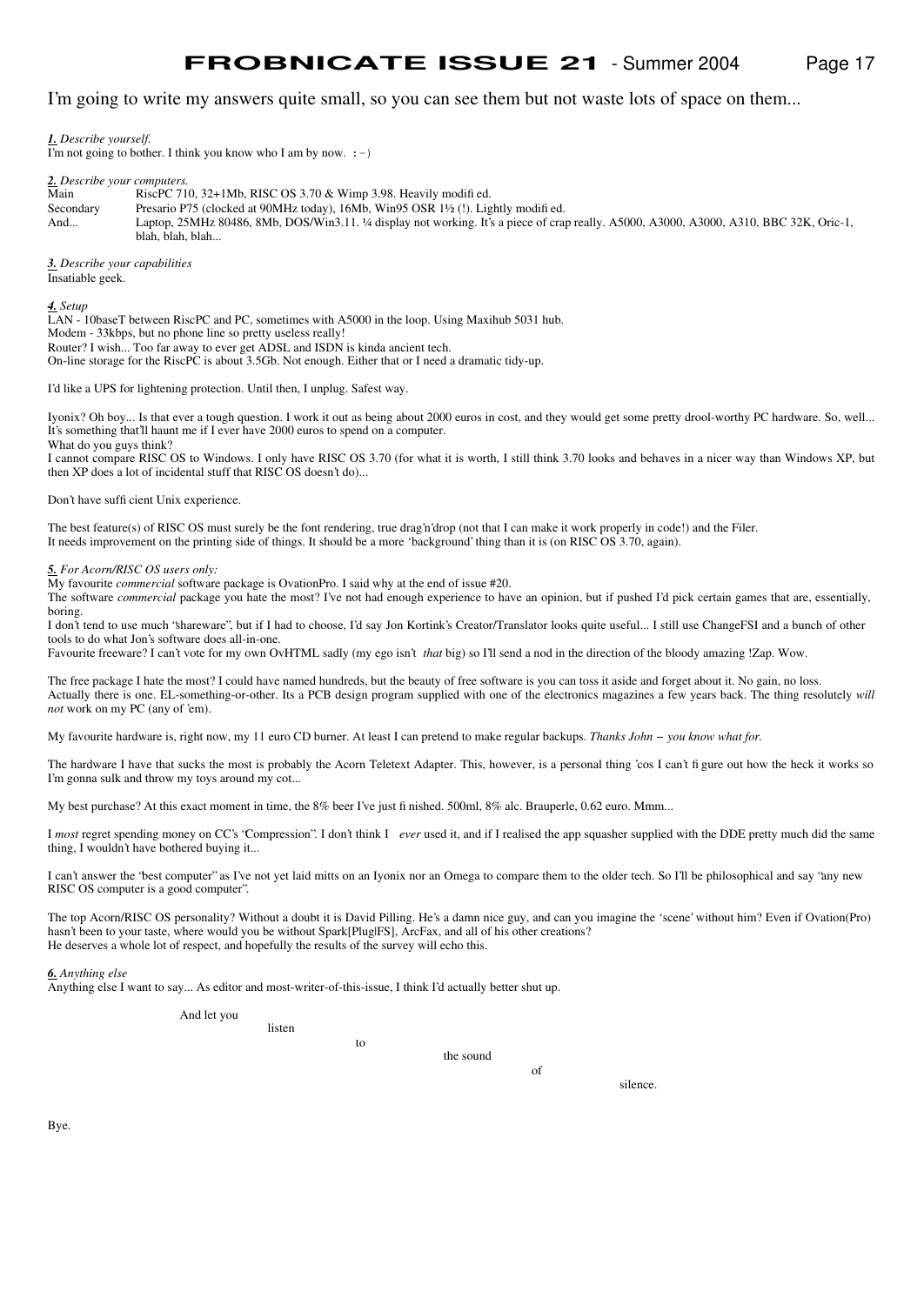# Sky Digibox **FOR YOUR INFORMATION**

This is aimed at receiving the BBC channels while you are living in (northern) France. It applies equally if you're living in the UK. For other places, it depends entirely upon the satellite's footprint, please refer to the details available on the Astra website at http://www.ses-astra.com/ to find out more...

First things first, you'll need a few things:

- A Digibox
- A dish
- An LNB
- Some satellite grade co-ax

The first, the Digibox, is not difficult to come by these days. Perhaps, if you know somebody who has gone for SkyPlus, you could grovel for the old box? The dish... A lot of people around here are getting on okay with a "minidish", however those with more difficult conditions or further south may need a larger dish. In France, *M@tronic* sell a complete analogue system with 80cm dish for about £35.

The LNB... If you have a minidish or more modern receiver, you'll be okay. If you have the older Sky analogue setup, things are probably not so rosy. You'll need a "Universal" LNB. As you can see from



 $\Box$  the picture, a universal LNB has two local oscillator frequencies, these are usually 9.75GHz and 10.6GHz. You *cannot* do much with an older (single osc.) LNB.

Finally, the wire.

Let's put it like this. My watching of *BBC 1* is interrupted by signal corruption because my box is only getting 50% on the quality meter. Why? Most likely because my cable is old. You *must* get out of thinking that if something works on analogue, it'll be okay on digital – heck, with the satellites at 19.2°E, a reception that gave a perfect analogue picture was too "noisy" for digital to even get a picture!

Get good quality cable for satellite interconnections. Don't waste time with cable for off-air television reception as the frequencies are different, thus the cable won't be much good!

**Stuff happened...**

What you might have noticed is not on the list is a

satellite finder. If you can arrange for the digibox and television to be near the dish (or close enough that you can read the screen) then you have the very best meter you can get.



Point your dish to 28.2°E and 30° inclination. Don't measure it *exactly* as there's no chance you'll get it dead-right. Simply put it 'that way'. Now move the dish around in careful sweeps, going up or down a little with each sweep. Watch the *Signal Strength* and be aware that it is typically a second behind what you are doing! If you get a good signal strength with no lock, you have probably hit Astra 1 at 19.2°E so go to the left a little bit. When you are on target, the lock will say OK and the network ID will read 0002. You may notice that the signal quality *could* be improved. This, you see, is the problem with satellite meters. It'll tell you a strong signal (as in the upper meter) but not how 'good' the signal is. Move the dish around by *tiny* increments and *only* pay attention to the quality meter. You see, the quality meter directly relates to the signal decoding. With digital satellite, many extra bits of information are broadcast so that the receiver can perform astounding feats of error correction so, generally, your picture will look like it should. The quality meter inversely reflects how many errors have to be corrected – the higher the reading, the better.

When your signal quality is as good as you can get it, clamp the dish in place and enjoy the four BBC channels...

It may have seemed simpler than you might have expected. Rigging up a digital satellite receiver isn't as difficult as it might seem. I'd say the most difficult part of the job is drilling a bunch of holes and putting the dish in place. Of course, if you are the type that believes dishes need to be attached to chimneys, seeing the television could be an interesting challenge!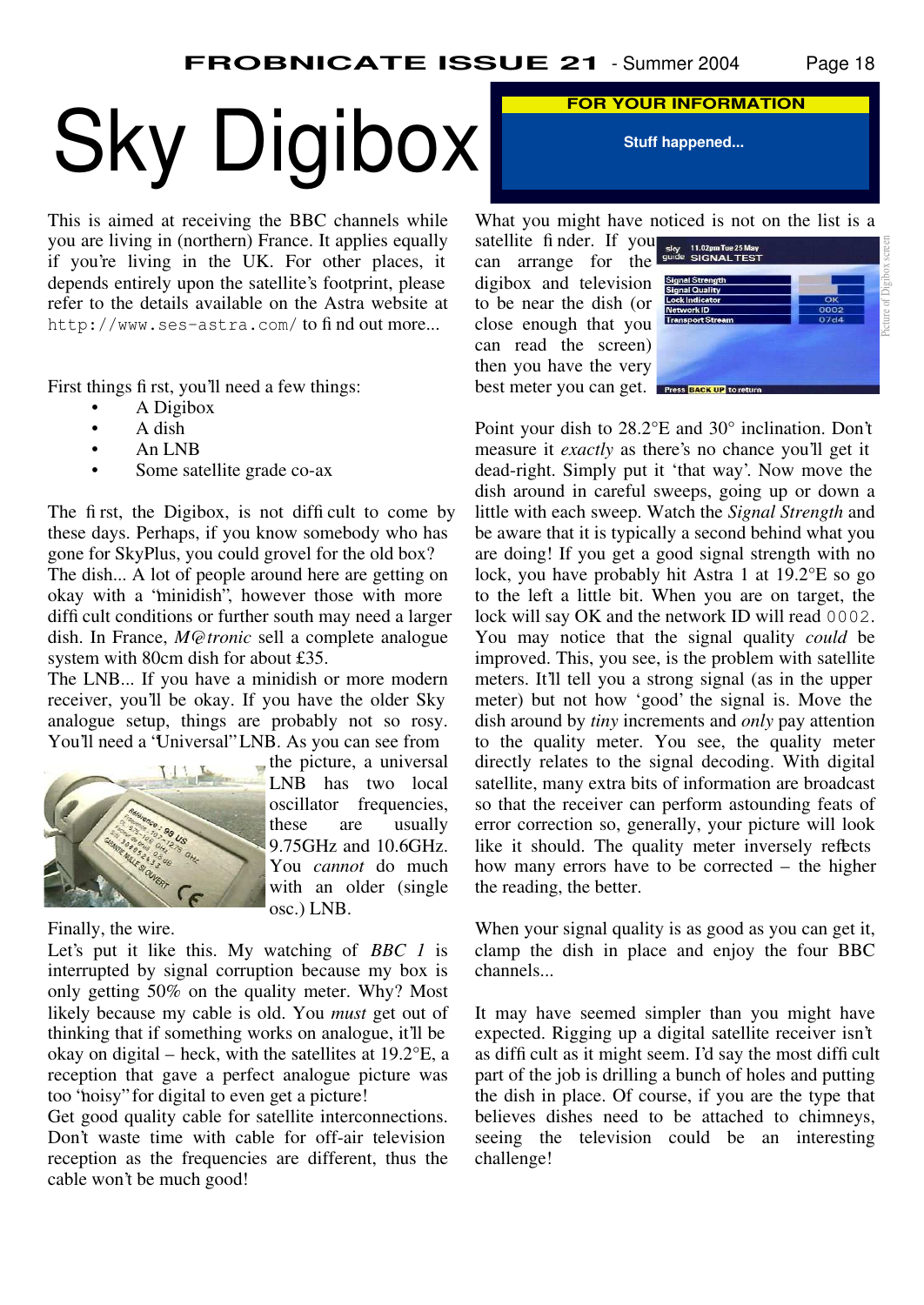Picture of Digibox screen

For what it is worth, the dish only needs to *see* the satellite in the sky. For many years I have run Sky (analogue) with the dish at ground level. The only reason I have problems with the digital reception is the old cable and not enough of it to give it a clear view away from trees (I'll need to buy about 30 meters of decent cable). I have heard it said that putting the dish higher improves reception. Provided that your dish *has* clear sight, sticking it up high can't do that much given that the satellite is about thirty six *thousand* kilometres away!

The first thing that took my breath away was the



EPG. For pretty much *every* programme on the channels worth watching, a full schedule is provided for a week in advance. Not only that, but most Press SELECT to set reminder or BACK UP to return programmes also have

a synopsis. On Tuesday, I'm looking to see what Friday night's *Buffy* episode is about. You can then add this to your personal planner...

As you can see from this picture, I have a bit of a 'thing' for low budget horror movies, so I was delighted to find out that *The Horror Channel* broadcasts in the clear so I can get my

| Inferno                  |    |            | 11.20pm BBC1 London          |
|--------------------------|----|------------|------------------------------|
| <b>Reel Horror</b>       | 18 |            | Wed 12.00am HorrorChannel    |
| <b>Brain Fix</b>         | 18 | Wed        | 2.00am HorrorChannel         |
| <b>Spider Baby</b>       | 12 | Wed        | <b>8.00pm HorrorChannel</b>  |
| Sorority Girls & the     | 15 |            | Wed 10.00pm HorrorChannel    |
| <b>The Con</b>           |    |            | Wed 11.45pm BBC1 London      |
| <b>Dementia 13</b>       | 15 | Thu        | <b>8.00pm HorrorChannel</b>  |
| <b>Alice Sweet Alice</b> | 18 | Thu        | <b>10,00pm HorrorChannel</b> |
| <b>Buffy the Vampire</b> |    | Sat        | 1.10am BBC2 England          |
| <b>City of the Dead</b>  | 15 | <b>Sun</b> | 2.00am HorrorChannel         |

fix of screaming girls acting badly! (more at http://www.thehorrorchannel.tv/ ).

Perhaps the most enjoyable thing, however, was that everything was in *ENGLISH!* I mean, no offence to Nora, Mirjam, and the team at MTV but I don't



understand a single thing they say – I don't speak German, so I watched it basically for the songs. Oh, and let me tell you that I get the UK charts on the World Service (and now TV) and I used to get the German

charts on TV... I think the Germans have better taste in music. Also, while I'm here, I think it is a *real* shame that Jeanette (Biedermann (but don't quote my spelling)) is not more widely known. Did you know she did a duet with Ronan Keating around the beginning of last year? If you are German, you probably did. If you're English, you might be thinking "Jeanette who?" and that's a tragic shame...

On the right is a clip from a Necafé advert shown (lots) on the Horror channel. Now, why can't *I* meet a girl like that? <sigh>



Anyway, while the Digibox system has a number of faults (maybe I'll talk about them another time), I absolutely have to give a hand of friendship to the BBC. Not only are they "free to air" so you can receive without a card, but they really pull out all the stops to deal with people with various difficulties. The main one is support for deaf people. In this

picture we can see a good example of the limitations of phonetic subtitling, but it is being transcribed live as this episode of newsnight is taking place. I'm quite sure



the deaf community is aware that odd things ("list ton" instead of "listen") may appear.

Additionally, the BBC picks some of its more generally interesting programmes and has somebody



sign them for the deaf viewers to watch. Here is a girl with a very expressive face watching the ending of a BBC nature programme. On my time watching German

TV, and the small amount of French TV that I have seen, I've come across very little subtitling and I've yet to see anything being signed.

So, there you go. Setting up a digibox!

If you are more adventurous (and Euro-aware), you can get a lot from  $19.2^{\circ}E$  – more details on my website at http://www.heyrick.co.uk/ricksworld/digibox/

3BC 2, May 20

*Sadly my Digibox has "times of eccentricity". After tempting me with The Horror Channel for nearly a week, and showing TOTP with only* one *glitch, it decided when Buffy was on to show me a very glitchy title sequence and then refuse to acknowledge the 2A/2B satellite even exists. Stupid thing! Grrrr-argh! So now, obviously, I'm back on analogue and back to looking at Mirjam and thinking "Whuh?"...*

*If anybody has an unwanted Digibox (*any condition whatsoever so long as it works!*), please please get in touch at the usual email address. Thanks.*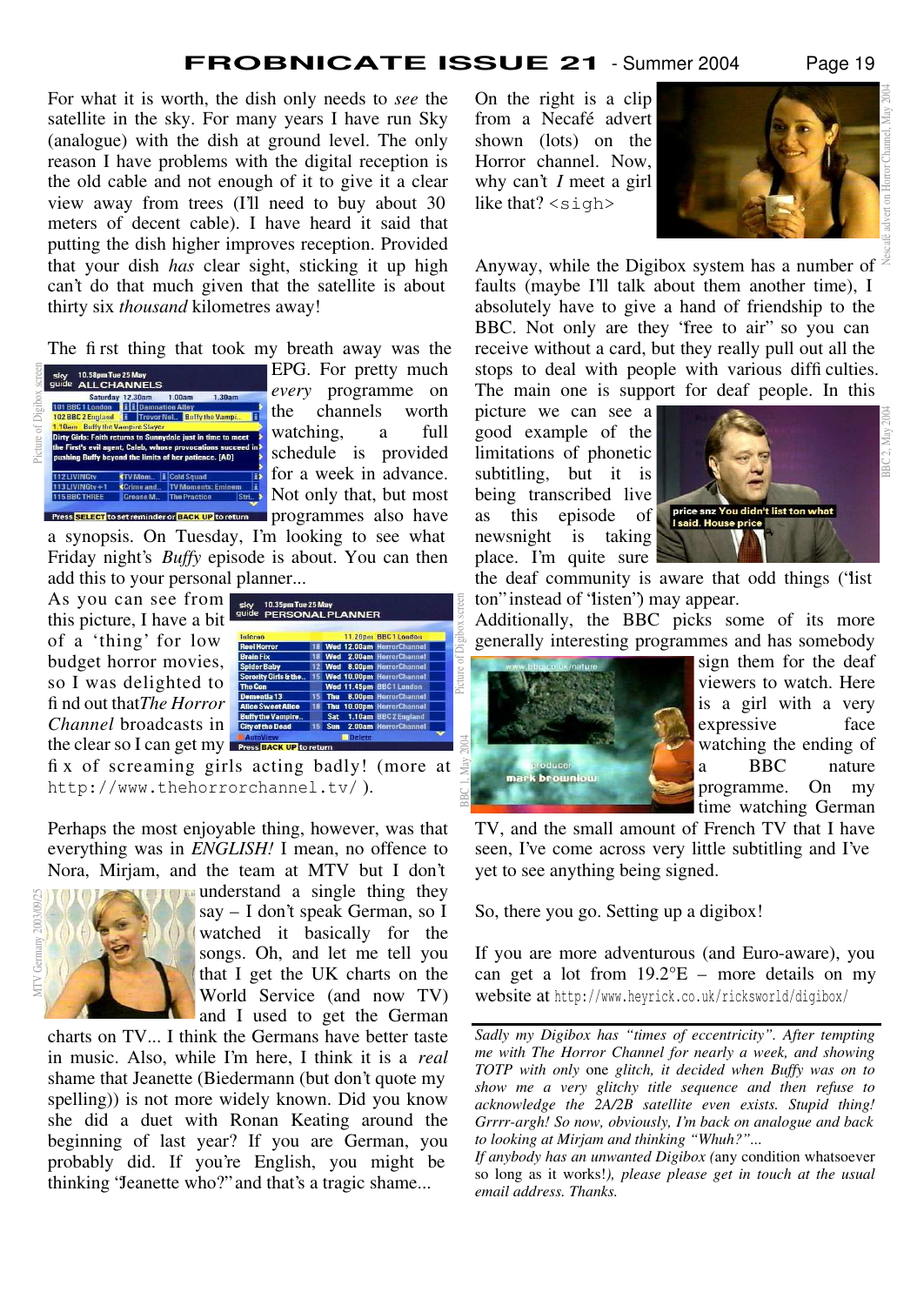# Et pourquoi pas?

For those that don't speak French, the subject says "And why not?".

The title of this reflects this article. *I am writing it for opinion.* Basically if/when I buy a *new* computer (not for a while, mind you...) I'll be buying a PC and not an Iyonix.

Before you all run screaming and cursing my name, allow me to explain. Those that know me well will know that I write television and movie scripts. Not for a living, as a hobby. I added a bit to my *OvHTML* software to make it much easier to do this, and even have a DOS (as in MS-DOS) version of "Scripter". I would like a computer that I can feed video into, play around with, and output. Back in the nineties such hardware was amazingly costly. These days, you can *buy* a PC with DVD writer that can turn home movies into DVDs for less than the cost of a new Iyonix. It is sad, but it is true. I've asked a couple of Iyonix owners and I've been told the machine cannot *read* DVDs (yet?), never mind write them.

Where does that leave me? I would like to add to my RISC OS collection – god knows I think you need a many-gigahertz computer to get any sort of performance from Windows XP, however if the machine can do what I've waited nearly *two decades* to be able to do....?

You know what would really do it for me? Have you ever watched the Mission to Mars DVD and looked at the extras? In some shots, you can see that pretty much the entire movie was worked out in a computer, every shot, every angle. All rendered from descriptions. When they were happy with this CG version, they went and filmed the movie with real people. What would make my life complete (besides a lot of English tea, baked beans, and a nice girlfriend (p20, top right, for example...!)) would be



an easy-to-use program that can do *that* and dump the results to DVD as a movie you can watch in a normal DVD player. Wouldn't it be *so* great to not only write scripts, but to make up characters and locations and have them actually *do* the things in the script? I want something a lot more realistic than wire-frame, but it certainly doesn't need to be Toy Story or Shrek quality, that would take forever to draw anyway...

You see, I can talk about my dreams because I know somewhere such software exists. I don't know exactly where, but it does. Sadly, I can tell you that such software does *not* exist in the RISC OS world.

What went wrong, huh? At one time we were proud owners of the fastest desktop computer (which by today's standard is rather pathetic, refer to Moore's law for an explanation). Now the Iyonix has brought RISC OS to 32bit but all I hear about it is one mailing from Castle and stuff my RISC OS friends tell me. I switch on TV and I see adverts for Apples, and even one well known company advertising two different versions of Unix that you can choose from to run on your laptop. Enter the Iyonix with RISC OS... or not.

Why not? Is it because the Iyonix doesn't measure up? Is this a real problem or simply a perception, a case of "my clock speed is higher than your clock speed", for you have only to compare two machines of similar spec (let's take the BBC Micro and the Oric-1 for the sake of argument) to show that the differences between computers are hard to judge (both used a 6502 but one certainly was a lot more productive and useful than the other). Clock speed *isn't* everything.

I invite *any* response to this article. What do *you* think? Am I right in looking to the world of the PC and the Evil Empire, or would I be better served by purchasing a machine that doesn't do what I have always thought would be fun...

...or does it?

By the way, don't bother writing to me if you are only going to ask "why the hell do you want to make a computer generated movie?". I could equally reply "why the hell so I sit here and write this magazine?", okay?

:-) *I do it because I feel like it!*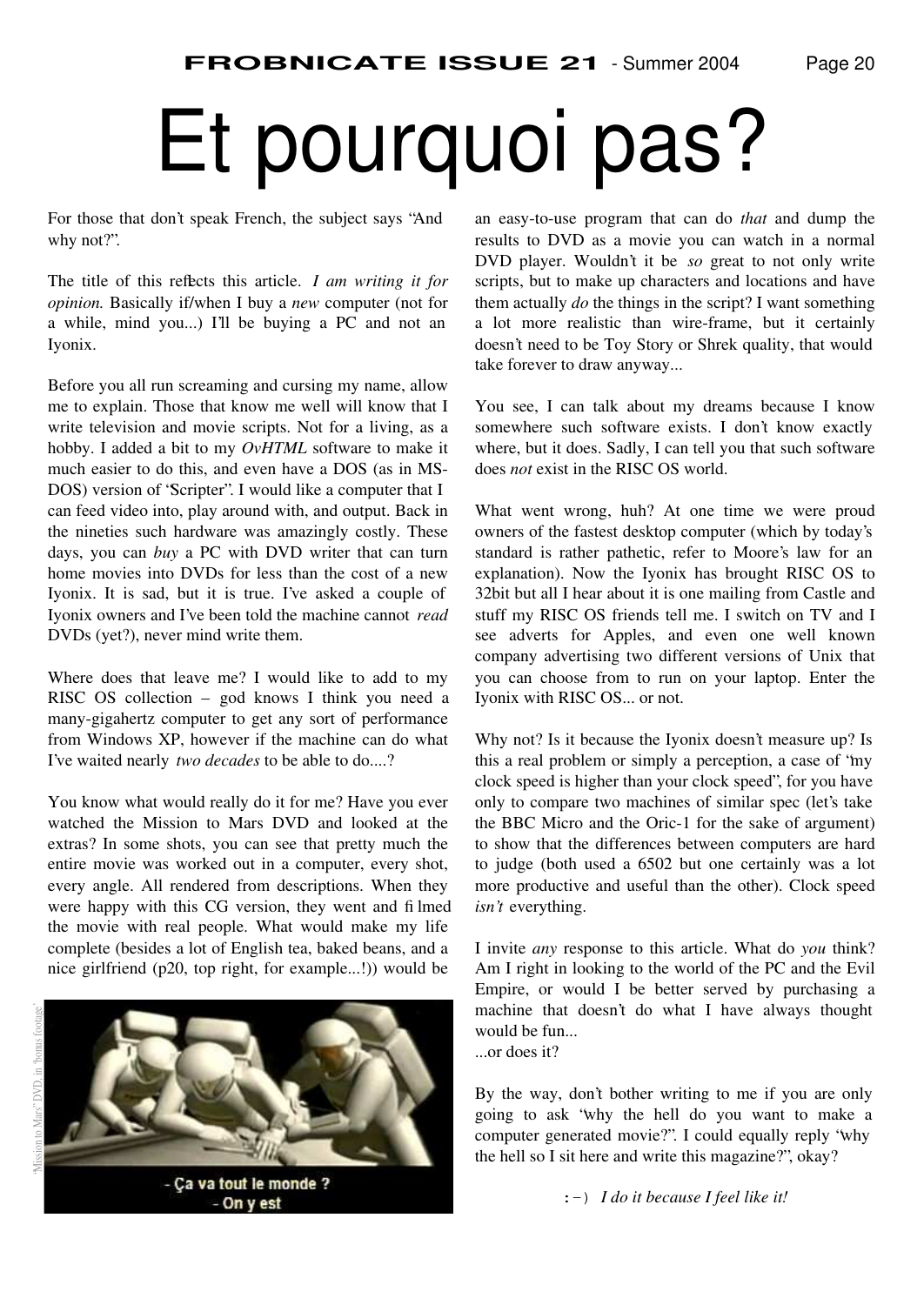# The RISC OS wars Petty bickering and How do *you* feel?

I was reading csa on a friend's computer recently and I saw a *very* long thread about RISC OS 4 (Select) and RISC OS 5.

First thought? Oh my God! Second thought? How pointless!

No, not Castle vs RISC OS Ltd, but the general tone of the argument itself. In an *ideal* world, Select (or RISC OS 5) would be available for all machine (yes, even an A5000) and things would be rosy.

But no. This is very much *not* an ideal world – and I don't just mean my (so-called) 'politics'. Apparently one of the early decisions of RISC OS Ltd was to *not* take RISC OS 32bit. Actually, that is fair enough. The 'older' generation, that Select supports, copes with 26 or 32bit so to go 32bit would take a lot of time, investment, and subscriber subs and what would you get in return? Nothing.

Actually you would get something – a RISC OS that looks just like the one you had been using, except a bunch of stuff doesn't work any more.

In all honesty, Acorn should have gone 32bit with the RiscPC, but maybe the ARM6 wasn't up to doing what Aemulor does at any sort of acceptable speed?

I digress. Since there were no 32bit-only machines, there was no impetus. Anyway, it is easier to design prettier icons. Okay, that was a bit below the belt. Never mind, I think the same thing about *those* adverts. You know the ones I mean.

Is *this* what we've come to? Really? Squabbling on a newsgroup (which you kinda get to accept and ignore) and squabbling in real life? Is *this* what we are happy for outsiders to percieve as our 'community'?

> A pointless bunch of losers arguing a pointless case for a pointless computer that should have died gracefully a decade ago?

Oh my God, are we becoming <shock!> <horror!> Amiga advocates? Well, I don't know about you that

isn't how I care to be thought of as. We – the RISC OS community (probably *most* of you reading) – are already fighting a hell of a battle against those Windows users that think ROM-based operating systems are a load of crap because that's not how Windows does it. That think our 200MHz StrongARMs and 600MHz XScales are rubbish because their processor is clocking over 2GHz. That think it is impossible to do anything in 64Mb because "decent" PCs come with half a gigabyte of memory. That think the ARM is a piece of crap because it

doesn't have Level 1 and Level 2 caches – despite not understanding what that actually means...

Do we need to add to this negativity and stupidity with our own negativity and stupidity?

There are two *different* versions of RISC OS. Deal with it! RISC OS Ltd went for the increased functionality while Castle couldn't make any use whatsoever of Select as their new system didn't do the old 26bit stuff natively. They would have to roll their own.

While two versions of RISC OS is not exactly ideal, that sort of thing is not unusual. Count the free unices: netbsd, freebsd, linux, and a bunch of others. The first two are interesting because the same thing split off in different ways (rather like RISC OS then!).

To put this in terms the weenies can understand:

XP is not NT.

In fact, there are even subtle differences between "XP Home" and "XP Professional".

Perhaps if we can persuade *both* RISC OS Ltd and Castle to adopt a fully open policy on their API (not just the bits they feel can be 'public' but ALL of it, for we shouldn't be too quick to forget the "internal undocumented stuff" was one of the crucial points of the Microsoft antitrust case), this *especially* includes changes from earlier releases, then any half-decent coder ought to be able to support both versions of RISC OS without needing to buy them both to test the software on...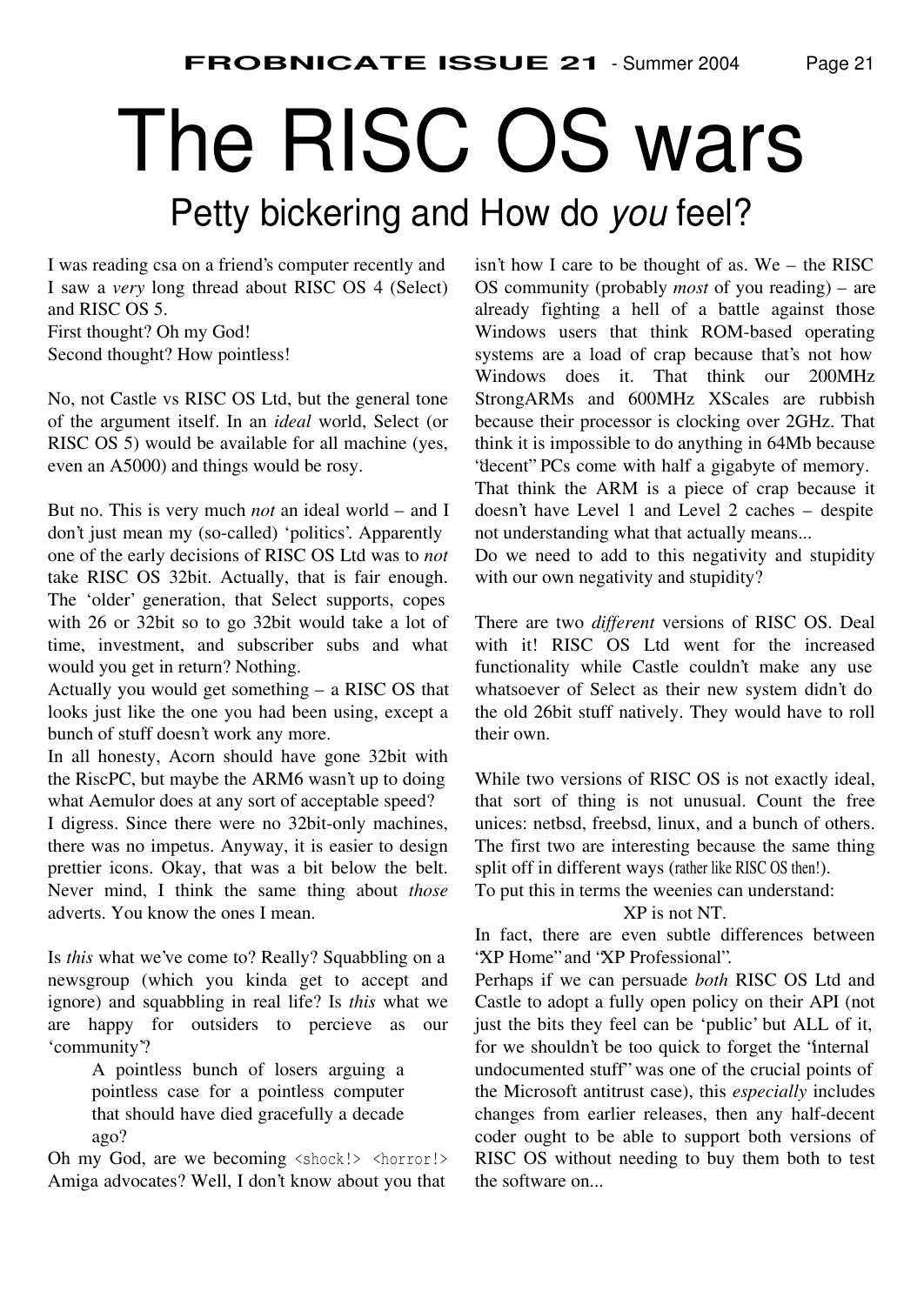Now if you were to complain that the Castle version of RISC OS was lacking all of those cute bells'n'whistles that make Select what it is, you're probably right. All Castle bothered to do was make it 32bit, right? Oh, and something to do with a HAL (wasn't that some guy in the 2001 movie?), some USB support, something about plug-in non-VIDC graphics cards... but who needed all of those features? Those things are just a whole heap'o'junk found on PCs. Right?

#### Exactly.

You might not be able to see it and click on it, but their work was rather important.

I note with a certain amount of despair that some seem unhappy with the possible future-proofing of the Iyonix. Now while I would obviously enjoy keeping up to date with Castle's hopes and aspirations – you have to ultimately respect their approach of not pre-announcing stuff. Ask yourself which is more valuable:

- a thingummy you can drool over and go purchase right this second
- or:
- the kind of thingummy that gives geeks involuntary orgasms but might turn up three years late...if ever.

Remember, people, the Iyonix turned up with software supporting it. This wasn't a stroke of luck, it was because Castle got the players involved and got lots of things sorted out and ready for the product launch. This proves one thing... maybe all you're hearing from Castle right now is silence. Don't *assume* that to mean that nothing is going on! They managed to keep Iyonix under wraps, didn't they?

Anyway, it is perhaps worth pointing out that the entire concept of the "future-proofed" computer is nonsensical and basically flawed. You can *upgrade*, certainly, but one box that won't be obsolete is *never* going to happen...

Take the RiscPC. The original processor was an ARM6, but in order to make the machine expandable, it was on a card. Two slots were provided to allow you to plug in an x86 – genius! This thing will never become obsolete! An ARM7 processor card was made, and ones based upon the ARM8 and ARM9 were touted. As it became available, just plug in a new CPU and *maybe* a new set of OS ROMs. What could be simpler?

Well, the ARM8 and ARM9 cards never turned up. Instead we had the breathtakingly zippy StrongARM which was such a step forward that it swamped the memory bus (which was now pitifully slow in comparison). To work around this problem, the Kinetic card had a StrongARM and a lot of fast memory all on the actual processor card. Unfortunately this had to talk to the hardware using the processor bus, which became the bottleneck.

The point is, unless Castle have ridiculously over-specified the Iyonix motherboard (I mean, akin to an A5000 style motherboard to run a system with a 2MHz 6502 at its heart), then your Iyonix may end up becoming "obsolete" quicker than you would like.

This isn't an insult to the Iyonix, this is common sense. If you can find a computer mag from four-odd years ago when the "Millennium Bug" was a hot topic, look at the specifications for cutting edge hardware. It is rather pitiful isn't it?

Exercise your grey matter – recall that people are still getting good milage from their RiscPCs, indeed this is the target market of Select.

The StrongARM, old and slow as it is these days, can even play a six minute MP3 of Leonard Cohen without slowing the desktop or glitching once. I can't say the same for XP on a 2GHz machine that isn't doing an awful lot else at the time!

How old is the RiscPC? When was it released? What was hot in the PC world at the time?

I'll tell you – the Pentium. So before you bemoan my disparaging of the concept of a future-proofed computer, just consider how many mutations the Intel x86 class machines have been through. My (real) PC is only slightly younger than my RiscPC. It is a P90 with 16Mb of memory. My RiscPC is a 32Mb ARM710. Into one I can put a StrongARM and buy Select and catch up with the best of the new-older tech set. Into the other I could try fitting a P133 and 64Mb of memory...but I don't think I'd get terribly far in my efforts to run XP on it. Sure, it'll probably work, but it'll be a case of "click and make a cup of tea while the computer responds". If I did that (literally), I'd look forward to a life spent wearing incontinence nappies from the many gallons of tea I'd consume!

You get the point though, the concept of a future-proof computer is a naïve idealism. Even if the worst was to happen and Castle decide tomorrow to pack in their support for a desktop RISC OS machine, you are not hanging in the lurch.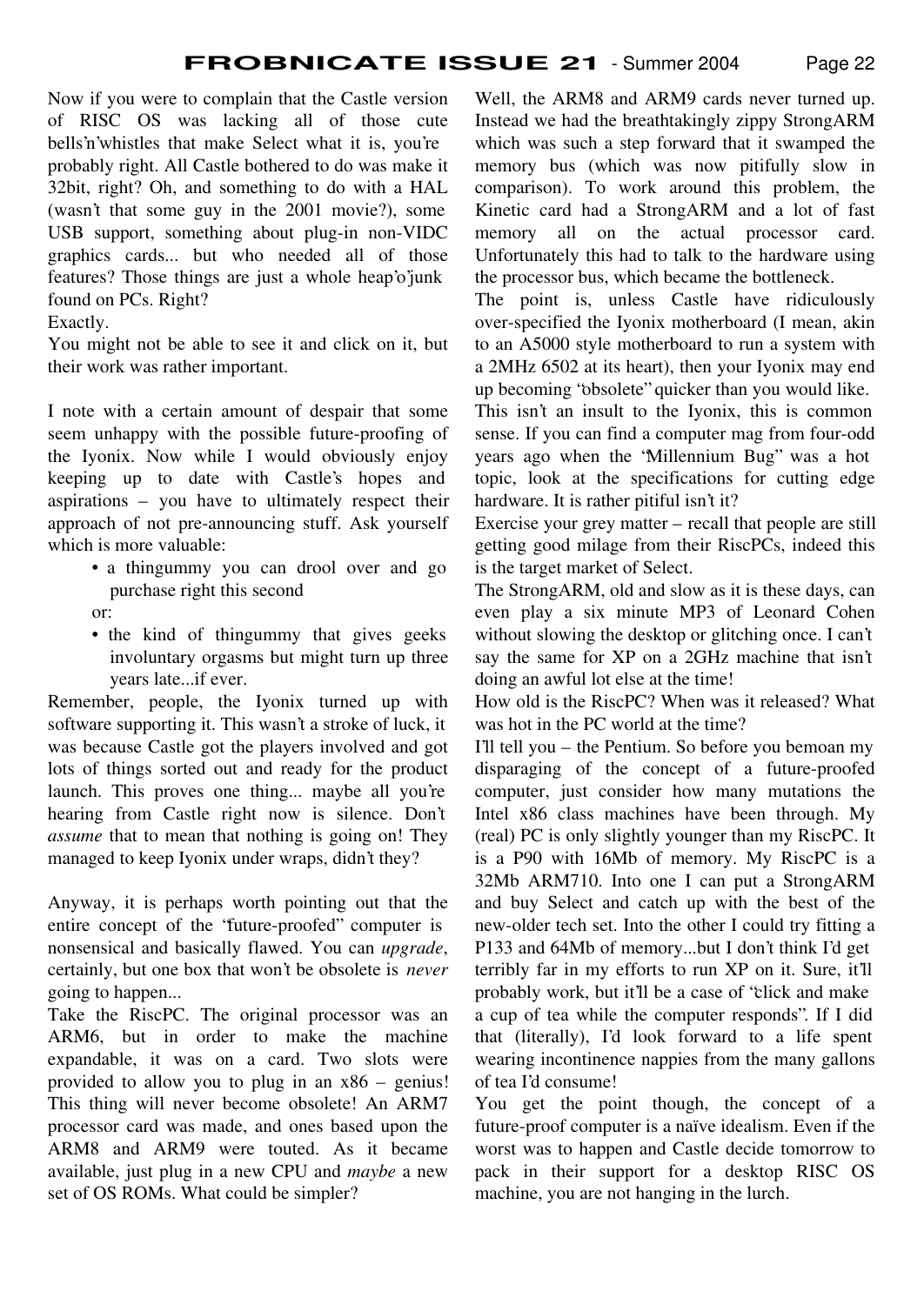The RiscPC is about ten years old and rather crusty, but still going. Your Iyonix will do the same. The RISC OS market has always offered the sort of longevity that seems simply unreal and unattainable in the Windows market. As for the permutations, not only am I number-dyslexic, but I've lost count and interest of how many different sorts of basically-similar processors are around (you know: Celeron, the MMX versions, yada, yada), so I'll simply say "A lot!".

It would be nice to be able to wrap this up with a delightful little Springeresque ending which neatly ties all the loose endings and provides a happy and sensible resolution to the entire debate while managing to insult the people that were involved in the show...

Ain't gonna happen.

Remember, both RISC OS Ltd and Castle are companies and one of their prime directives is to make money, since while altruism is a nice concept, it doesn't pay the bills. I could say it'd make sense for them to share so Iyonix gets the bells and whistles and RISC OS Ltd gets 32bit, but will it happen?

Right now, since we're not omnipotent and since anybody who believes a promise made by an IT person is a fool, this gives us two options:

- 1. RISC OS Select on 26/32 (read "old") hardware. Good software base, insofar as you can expect from the RISC OS scene.
- 2. Iyonix on 32 (read "new") hardware. Growing support, and Aemulor for all the obstinate stuff.

Forget about the future. Even if you buy a brand new PC, you're eventually going to hit a limit of how far you can expand it to make it cutting edge. In fact, while it is useful to keep in mind what you plan to do with your computer in the future – don't think *too* far into the future. Things may work out rather differently to what you'd expect. For me, my next computer is very likely to be a PC. Read page 21 if you would like to know why.

Perhaps Reese said it best:

*I cannot help you with what you must soon face, except to tell you that the future is not set...*



http://www.alltooflat.com/geeky/elgoog/

| $\ast$ erom                                                                                                                                                                                                                                                                                                                                                                   | <b>Strawburner Strawburner Space Separative Second</b> Second Second Second Second Second Second Second Second Second Second Second Second Second Second Second Second Second Second Second Second Second Second Second Second Seco |
|-------------------------------------------------------------------------------------------------------------------------------------------------------------------------------------------------------------------------------------------------------------------------------------------------------------------------------------------------------------------------------|-------------------------------------------------------------------------------------------------------------------------------------------------------------------------------------------------------------------------------------|
| hcraeS decnavdA<br>secnereferP<br>hcrae <sub>S</sub> kciryeh                                                                                                                                                                                                                                                                                                                  | Google                                                                                                                                                                                                                              |
| (sdnoces 24.0) .kciryeh rof 018,3 tuoba fo 01 - 1 stluseR                                                                                                                                                                                                                                                                                                                     | beW                                                                                                                                                                                                                                 |
| selpmaxe dna ,secruoser ,lairotut ;GNIMMARGORP RELBMESSA MRA<br>htiw dnah yb yleritne nettirw saw noitces siht ,ku.oc.kciryeh fo tser eht ekiL<br>a no ylrettal ,0005A bM4 a no yllanigiro ;(rotide elif cisab ylriaf a) tidE!<br>segap ralimiS - dehcaC - k62 - \relbmessa\ku.oc.kciryeh.www                                                                                 |                                                                                                                                                                                                                                     |
| !kciRyeH<br>DI resu ym ,em liame ot ekil dluow uoy fl .\ku.oc.kciryeh.www\\:ptth !kciRyeH<br>!erauqsdrow kciRyeH eht yrT  ."moc.liamyesrem" niamod eht ta "kciryeh" si<br>segap ralimiS - dehcaC- 4002 ,3 yaM - k81 - VaLoc.kciryeh.www<br>[ ku.oc.kciryeh.www morf stluser eroM]                                                                                             |                                                                                                                                                                                                                                     |
| kcirveH htebazilE<br>deirram htebazilE 7871 nI  tenretnI eht no noitacudE ,kciryeH htebazilE<br>llits saw kciryeH htebazilE .reywal tsidohteM a ,kciryeH nhoJ<br>segap ralimiS - dehcaC - k61 - mth.kciryehER\ku.oc.tenloohcs.sucatraps.www                                                                                                                                   |                                                                                                                                                                                                                                     |
| tnega etatse laer ,ytlaeR derrefeR smailliW relleK-nosigreS kciR<br>snoituloS gninaelC seirotS cioreH setadpU tneilC yrettoL ylkeeW noitaulavE emoH eerF<br>etatsE laeR relleS roF spiT lufpleH seirotS eurT secivreS JD sepiceR<br>segap ralimiS - dehcaC - k03 - \moc.kciryeh.www                                                                                           |                                                                                                                                                                                                                                     |
| kciRyeH : levoN ecruoS nepO<br>eht no uoy derewsna I ,aleerhs :4002 ,rpA 61 irF ,CTU 10:91 ,rellehkcir  .kciRyeH<br>kciRyeH=egap?php.xedni-ikit\ten.levonecruosnepo.ikit\\:ptth egap kciRyeH<br>segap ralimiS - dehcaC - k81 - kciRyeH=egap?php.xedni-ikit\ten.levonecruosnepo.ikit                                                                                           |                                                                                                                                                                                                                                     |
| kciRyeH : levoN ecruoS nepO<br>no uoy derewsna I , aleerhs : 4002 , rpA 61 irF , CTU 10:91 , rellehkcir . kciRyeH :tidE<br>.kciRyeH=egap?php.xedni-ikitVen.levonecruosnepo.ikit\\:ptth egap kciRyeH eht<br>segap ralimiS - dehcaC- k03 - kciRyeH=egap?php.egaptide-ikit \ten.levonecruosnepo.ikit<br>[ ten.levonecruosnepo.ikit morf stluser eroM]                            |                                                                                                                                                                                                                                     |
| aciremA ni msinoitilobA "!draeh eb lliw I"<br>laudarG toN ,etaidemmI .kciryeH htebazilE ,aciremA ni msinoitilobA<br>tsoM dna ,tsefaS ,tsetrohS eht otni yriuqnI nA ,ro :noitilobA<br>segap ralimiS - dehcaC - k31 - mth.kciryeHsnigiro \msinoitiloba\ude.llenroc.yrarbil.cmr                                                                                                  |                                                                                                                                                                                                                                     |
| skroW detceleS - kciryeH samohT - renroC' steoP<br>,ollopA ,em lleT ?nwolf reve rof feirG ruo ot nehT ,nwohs ylno ,slegnA ekil ,uoht trA<br>kciryeH samohT .raeppasid od yeht nehw ,og smaebnuS ehT erehw em llet<br>segap ralimiS - dehcaC - k5 - lmth.1kciryeh\smeop\gro.segaprehtoeht.www                                                                                  |                                                                                                                                                                                                                                     |
| [egap siht etalsnarT] - liom zehc eunevneiB !nepo s' ti ,kconk t' noD<br>etiS éssahC keiryeH .0002-6991C devreser sthgir llA\sévresér stiord suoT<br>!tnemetiutarg BEW egap ertov zeérc seiticoeG à ecârg noitcnof ne<br>segap ralimiS - dehcaC - k5 - \6288\kraPegelloC\moc.seiticoeg.www                                                                                    |                                                                                                                                                                                                                                     |
| 1002 ,51 guA ,deW nO ,iH 1AHS :hsaH -----EGASSEM DENGIS PGP NIGEB<br>a><" <a\>\relbmessa\ku.oc.kciryeh.www\\:ptth&lt;"\relbmessa\ku.oc.kciryeh.www\\:ptth"=ferh a&gt;"=ferh a&gt;"=ferh a&gt;"=ferh a&gt;"=ferh a&gt;<br/> relbmessa\ku.oc.kciryeh.www\\:ptth"=ferh<br/>segap ralimiS - dehcaC - k4 - trap-00\7240-tta\3q-1002 \ved-nluv\sevihcra\moc.sispahoen.sevihcra</a\> |                                                                                                                                                                                                                                     |
| ∢ാ! ഉറെറെറെററാ്<br>$\underline{01}$ <u>9</u> 8 7 6 5 4 3 2 1<br>txeN                                                                                                                                                                                                                                                                                                          | :egaP tluseR                                                                                                                                                                                                                        |
| kciryeh<br>hcraeS<br>evorpmi su pleH ?deifsitassiD   spiT hcraeS   slooT egaugnaL   stluser nihtiw hcraeS                                                                                                                                                                                                                                                                     |                                                                                                                                                                                                                                     |
| elgooG tuobA - snoituloS ssenisuB - sU htiw esitrevdA - emoH elgooG<br>elgooG 4002©                                                                                                                                                                                                                                                                                           |                                                                                                                                                                                                                                     |
| Google Mirror brought to you by www.alltooflat.com<br>View Original Page:<br>http://www.google.com/search?q=heyrick&oe=ISO-8859-1&ie=ISO-8859-1&hl=en                                                                                                                                                                                                                         | NEW! Read the Google Mirror FAQ<br>NEWS FLASH! Google Mirror files for OPI<br>Send questions or comments to googlemirror at<br>alltooflat.com                                                                                       |
|                                                                                                                                                                                                                                                                                                                                                                               |                                                                                                                                                                                                                                     |

#### Write for Frobnicate!

We can accept:

ASCII, HTML, Windows Write, Word (6, 7, 95 or 98), Impression II/Style/Junior, Techwriter or Easiwriter, RTF, PDF, WordPerfect 5.1 and 6, Amipro 3, and of course – we can always accept Ovation/OvationPro!

Pictures can be sprite, JPEG, GIF, PNG, BMP, or anything you know ChangeFSI will cope with.

#### It couldn't be simpler!

Just pick your favourite writing package, write something, zip it up, and email it to us!